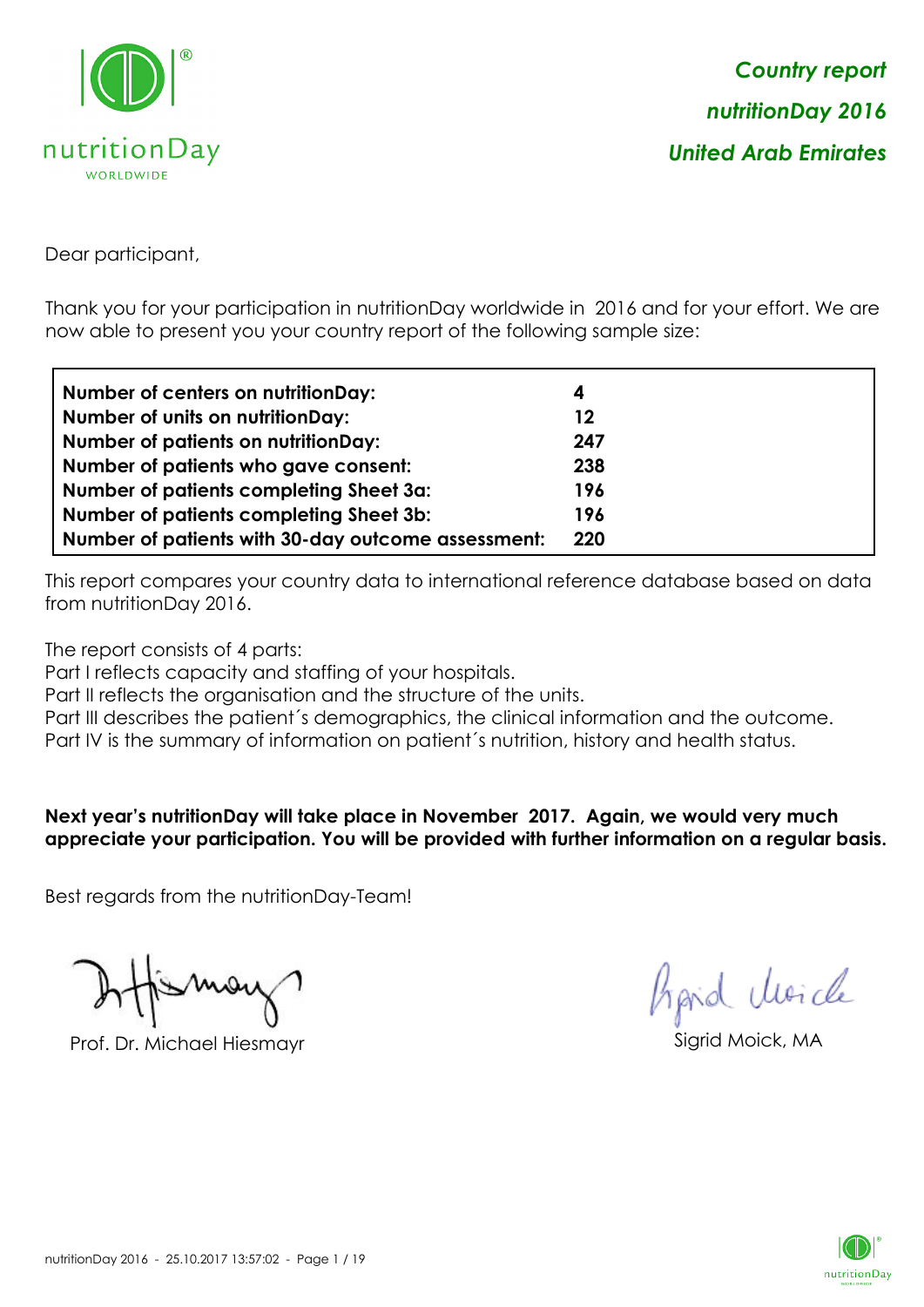## *I. Hospital capacity and staffing ("Hospital sheet"):*

|                                                                                    | <b>YOUR RESULTS</b> | <b>REFERENCE RESULTS</b> |
|------------------------------------------------------------------------------------|---------------------|--------------------------|
| 1. Total number of beds in hospital                                                | 485 [264-635]       | 305 [180-526]            |
|                                                                                    |                     |                          |
| 2. Total number of admissions in the hospital last year 22545 [14650-27648]        |                     | 17891 [8741-38415]       |
|                                                                                    |                     |                          |
| 3. Total number of staff in the hospital                                           |                     |                          |
| <b>Total medical doctors</b>                                                       | 264 [140-379]       | 162 [65-328]             |
| <b>Medical specialists</b>                                                         | 113 [108-132]       | 108 [44-210]             |
| Medical non-specialists                                                            | 29 [16-30]          | 35 [12-81]               |
| <b>Nurses</b>                                                                      | 973 [637-1323]      | 346 [124-710]            |
| <b>Dieticians</b>                                                                  | $9 [6-12]$          | $4[1-8]$                 |
| <b>Nutritionists</b>                                                               | $7[5-10]$           | $1[0-4]$                 |
| Pharmacists                                                                        | 50 [33-61]          | $6[3-14]$                |
| Kitchen staff                                                                      | 103 [67-121]        | 28 [11-55]               |
|                                                                                    |                     |                          |
| <b>Full time equivalent</b>                                                        |                     |                          |
| <b>Total medical doctors</b>                                                       | 329 [256-403]       | 126 [56-296]             |
| <b>Medical specialists</b>                                                         | 127 [115-139]       | 88 [44-210]              |
| Medical non-specialists                                                            | 30 [30-31]          | 33 [11-83]               |
| <b>Nurses</b>                                                                      | 973 [637-1323]      | 317 [123-726]            |
| <b>Dieticians</b>                                                                  | 13 [12-13]          | $4[1-7]$                 |
| <b>Nutritionists</b>                                                               | $7[6-7]$            | $1[0-4]$                 |
| Pharmacists                                                                        | 51 [45-56]          | $5 [2 - 11]$             |
| Kitchen staff                                                                      | 104 [95-114]        | 25 [12-50]               |
|                                                                                    |                     |                          |
| 4. Does the hospital have a nutrition care strategy?                               | 4 (100%) Yes        | 269 (76.0%) Yes          |
|                                                                                    |                     |                          |
| 5. Which nutrition-related standards or routine activities exist in your hospital? |                     |                          |
| Nutrition training is available                                                    | 4 (100%) Yes        | 226 (63.8%) Yes          |
| Nutrition steering committee is available                                          | 3 (75.0%) Yes       | 207 (58.5%) Yes          |
| Quality indicators are recorded and reported to national<br>or regional level      | 4 (100%) Yes        | 139 (39.3%) Yes          |
| Quality indicators are used for internal benchmarking                              | 4 (100%) Yes        | 171 (48.3%) Yes          |
| Patient feedback about food and food service is collected<br>using a questionnaire | 4 (100%) Yes        | 250 (70.6%) Yes          |
| None                                                                               |                     | 30 (8.5%) Yes            |
| No answer given                                                                    |                     |                          |

## **6. Which codes are available /routinely used in your hospital for billing and reimbursement purposes?**

| Codes available            |               |                 |
|----------------------------|---------------|-----------------|
| <b>Nutrition Support</b>   | 1 (25.0%) Yes | 175 (49.4%) Yes |
| Oral nutrition supplements | 1 (25.0%) Yes | 141 (39.8%) Yes |

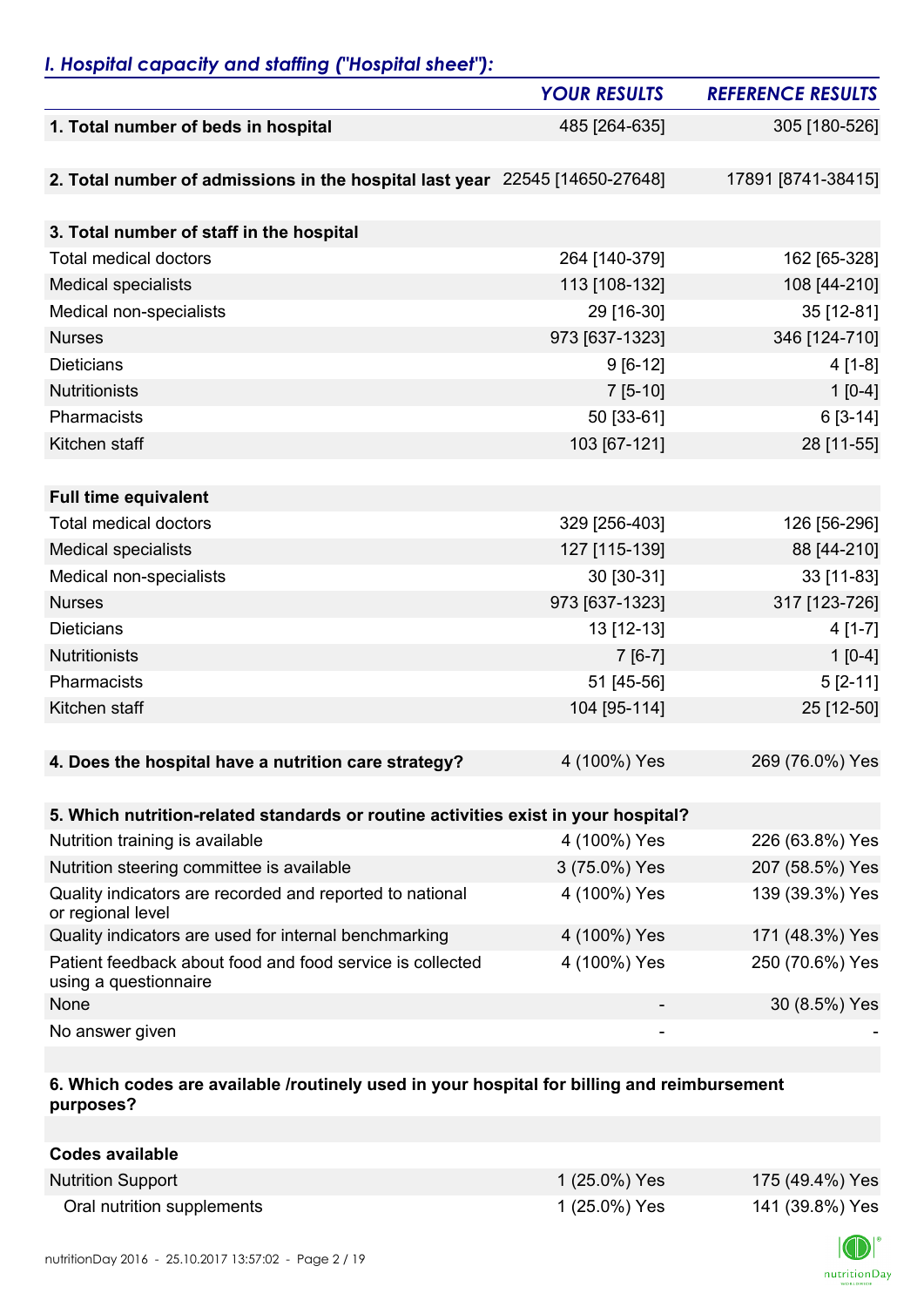| Parenteral nutrition                                      | 1 (25.0%) Yes | 202 (57.1%) Yes |
|-----------------------------------------------------------|---------------|-----------------|
| <b>Enteral nutrition</b>                                  | 1 (25.0%) Yes | 167 (47.2%) Yes |
| Dietary counseling                                        | 1 (25.0%) Yes | 120 (33.9%) Yes |
| Specific dietary interventions                            | 1 (25.0%) Yes | 104 (29.4%) Yes |
| Screening for malnutrition                                | 1 (25.0%) Yes | 88 (24.9%) Yes  |
| <b>Risk of malnutrition</b>                               | 1 (25.0%) Yes | 90 (25.4%) Yes  |
| Malnutrition (in general)                                 | 1 (25.0%) Yes | 170 (48.0%) Yes |
| Severity of malnutrition (i.e. mild, moderate, severe)    | 1 (25.0%) Yes | 154 (43.5%) Yes |
| No information available from billing/finance/controlling | 3 (75.0%) Yes | 55 (15.5%) Yes  |
| No answer given                                           |               | 28 (7.9%)       |
|                                                           |               |                 |
| <b>Codes routinely used</b>                               |               |                 |
| <b>Nutrition Support</b>                                  | 1 (25.0%) Yes | 139 (39.3%) Yes |
| Oral nutrition supplements                                | 1 (25.0%) Yes | 111 (31.4%) Yes |
| Parenteral nutrition                                      | 1 (25.0%) Yes | 177 (50.0%) Yes |
| <b>Enteral nutrition</b>                                  | 1 (25.0%) Yes | 145 (41.0%) Yes |
| Dietary counseling                                        | 1 (25.0%) Yes | 88 (24.9%) Yes  |
| Specific dietary interventions                            | 1 (25.0%) Yes | 84 (23.7%) Yes  |
| Screening for malnutrition                                | 1 (25.0%) Yes | 68 (19.2%) Yes  |
| <b>Risk of malnutrition</b>                               | 1 (25.0%) Yes | 61 (17.2%) Yes  |
| Malnutrition (in general)                                 | 1 (25.0%) Yes | 138 (39.0%) Yes |
| Severity of malnutrition (i.e. mild, moderate, severe)    | 1 (25.0%) Yes | 126 (35.6%) Yes |
| No information available from billing/finance/controlling | 3 (75.0%) Yes | 68 (19.2%) Yes  |
| No answer given                                           |               | 42 (11.9%)      |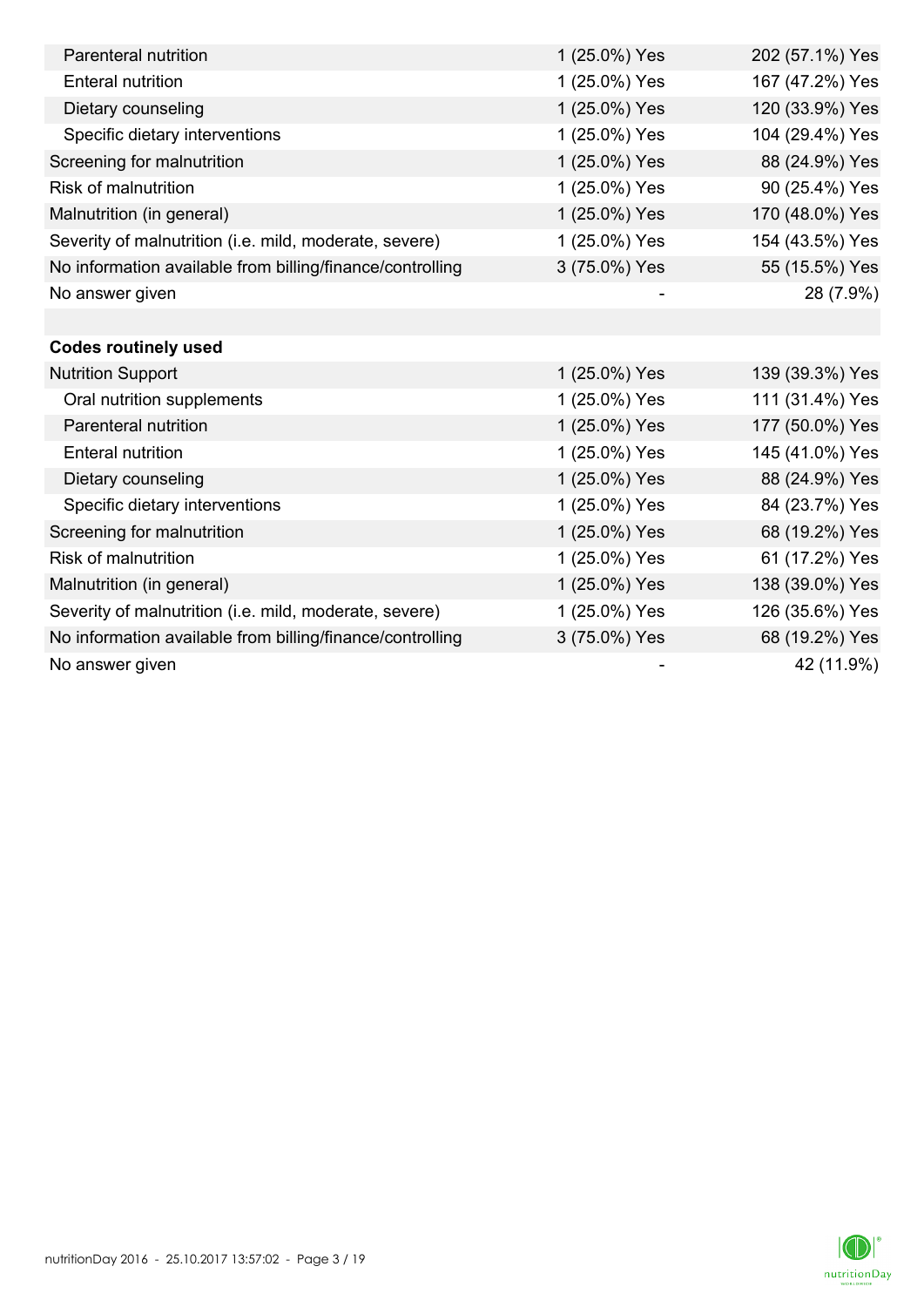## *II. Unit organisation and structures ("Sheet 1a/1b"):*

|                                                                       | <b>YOUR RESULTS</b> | <b>REFERENCE RESULTS</b> |
|-----------------------------------------------------------------------|---------------------|--------------------------|
|                                                                       |                     |                          |
| Internal Medicine / General                                           | 4 (33.3%)           | 92 (20.0%)               |
| Internal Medicine / Cardiology                                        |                     | 26 (5.7%)                |
| Internal Medicine / Gastroenterology & hepatology                     |                     | 31 (6.8%)                |
| Internal Medicine / Geriatrics                                        |                     | $37(8.1\%)$              |
| Internal Medicine / Infectious diseases                               |                     | $5(1.1\%)$               |
| Internal Medicine / Nephrology                                        | $1(8.3\%)$          | $5(1.1\%)$               |
| Internal Medicine / Oncology (incl. radiotherapy)                     |                     | 35 (7.6%)                |
| Interdisciplinary                                                     |                     | 21 (4.6%)                |
| Long term care                                                        |                     | 7(1.5%)                  |
| Neurology                                                             |                     | $14(3.1\%)$              |
| Surgery / General                                                     | $1(8.3\%)$          | 82 (17.9%)               |
| Surgery/ Cardiac/Vascular/Thoracic                                    | $1(8.3\%)$          | $6(1.3\%)$               |
| Surgery / Neurosurgery                                                |                     | $4(0.9\%)$               |
| Surgery / Orthopedic                                                  |                     | 19 (4.1%)                |
| Trauma                                                                |                     | 7(1.5%)                  |
| Ear Nose Throat (ENT)                                                 |                     | 7(1.5%)                  |
| Gynecology / Obstetrics                                               | $3(25.0\%)$         | 10 (2.2%)                |
| Pediatrics                                                            | 2(16.7%)            |                          |
| Psychiatry                                                            |                     | 3(0.7%)                  |
| <b>Others</b>                                                         |                     | 48 (10.5%)               |
|                                                                       |                     |                          |
| 2. Number of registered inpatients at noon                            | 21 [13-31]          | 24 [17-35]               |
|                                                                       |                     |                          |
| 3. Total bed capacity of the unit                                     | 35 [33-41]          | 31 [25-44]               |
|                                                                       |                     |                          |
| 4. Number of each type of staff in the unit for TODAY's morning shift |                     |                          |
|                                                                       |                     |                          |
| <b>Fully trained</b>                                                  |                     |                          |
| <b>Medical doctors</b>                                                | $8[4-20]$           | $4[2-8]$                 |
| <b>Nurses</b>                                                         | $11$ [7-16]         | $5[4-8]$                 |
| Nursing aides                                                         | $0 [0-1]$           | $2[1-4]$                 |
| <b>Dieticians</b>                                                     | $1[1-1]$            | $1 [0-1]$                |
| <b>Nutritionists</b>                                                  | $1[1-1]$            | $0 [0-1]$                |
| Administrative staff                                                  | $1[1-2]$            | $1[0-2]$                 |
| Other staff involved in patient care                                  | $2[1-4]$            | $1[0-3]$                 |
|                                                                       |                     |                          |
| In training                                                           |                     |                          |
| <b>Medical doctors</b>                                                | $0 [0-0]$           | $1$ [0-3]                |
| <b>Medical students</b>                                               | $1[0-2]$            | $1[0-2]$                 |
| <b>Nurses</b>                                                         | $0 [0-0]$           | $1 [0-3]$                |

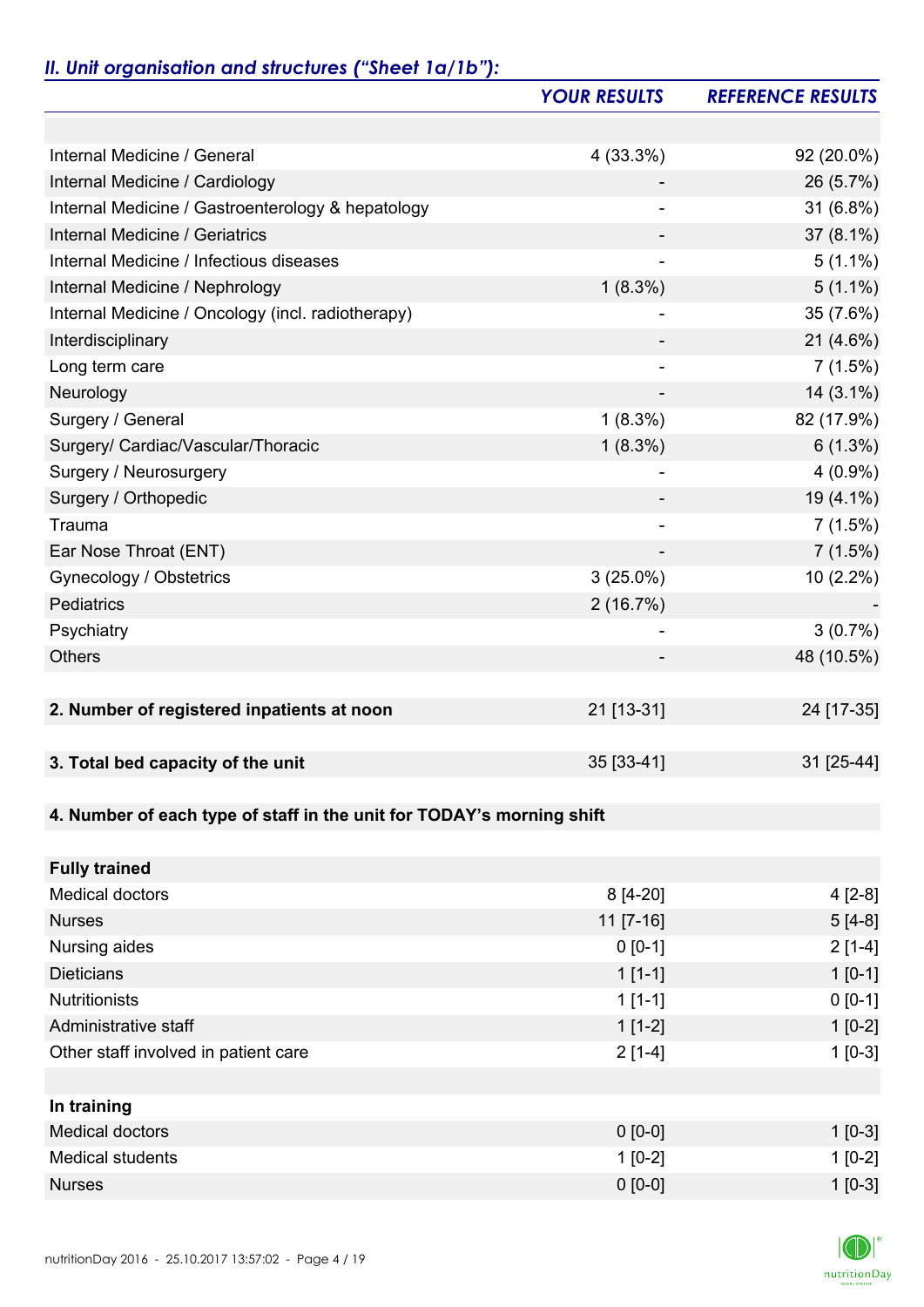| Nursing aides                                                                                       | $0 [0-0]$                    | $0[0-0]$        |
|-----------------------------------------------------------------------------------------------------|------------------------------|-----------------|
| <b>Dieticians</b>                                                                                   | $0 [0-0]$                    | $0[0-0]$        |
| <b>Nutritionists</b>                                                                                | $0 [0-0]$                    | $0 [0-0]$       |
| Other staff involved in patient care                                                                | $0 [0-0]$                    | $0 [0-0]$       |
| 5. Is there a nutrition support team in your hospital<br>available?                                 | 11 (91.7%) Yes               | 323 (73.6%) Yes |
| 6. Does the unit have a nutrition care strategy?                                                    | 12 (100%) Yes                | 316 (72.0%) Yes |
|                                                                                                     |                              |                 |
| 7. Is there a person in your unit responsible for<br>nutrition care?                                | 11 (91.7%) Yes               | 317 (72.2%) Yes |
| 8. Is there a dietician, nutritionist or dietetic assistant<br>available for your unit?             | 12 (100%) Yes                | 395 (90.0%) Yes |
| 9. Is specific staff responsible for providing feeding<br>assistance to patients during meal times? | 10 (83.3%) Yes               | 268 (61.0%) Yes |
| 10. How do you MAINLY screen/monitor patients for malnutrition?                                     |                              |                 |
|                                                                                                     |                              |                 |
| At admission                                                                                        |                              |                 |
| No routine screening                                                                                | $\qquad \qquad \blacksquare$ | 45 (9.8%) Yes   |
| No fixed criteria                                                                                   |                              | 10 (2.2%) Yes   |
| Experience / visual assessment only                                                                 |                              | 43 (9.4%) Yes   |
| Weighing / BMI only                                                                                 | 2 (16.7%) Yes                | 66 (14.4%) Yes  |
| <b>Nutritional Risk Screening (NRS) 2002</b>                                                        | 5 (41.7%) Yes                | 131 (28.5%) Yes |
| Malnutrition Universal Screening Tool (MUST)                                                        | 5 (41.7%) Yes                | 28 (6.1%) Yes   |
| Malnutrition Screening tool (MST)                                                                   |                              | 42 (9.2%) Yes   |
| <b>SNAQ</b>                                                                                         |                              | 2 (0.44%) Yes   |
| Other formal tool                                                                                   |                              | 70 (15.3%) Yes  |
| I do not know                                                                                       |                              | 2 (0.44%) Yes   |
| Missing                                                                                             |                              | $20(4.4\%)$     |
|                                                                                                     |                              |                 |
| <b>During hospital stay</b>                                                                         |                              |                 |
| No routine monitoring                                                                               |                              | 43 (9.4%) Yes   |
| No fixed criteria                                                                                   | 4 (33.3%) Yes                | 44 (9.6%) Yes   |
| Experience / visual assessment only                                                                 |                              | 90 (19.6%) Yes  |
| Weighing / BMI only                                                                                 | 8 (66.7%) Yes                | 132 (28.8%) Yes |
| Other formal tool                                                                                   |                              | 121 (26.4%) Yes |
| I do not know                                                                                       | -                            | 9 (2.0%) Yes    |
| Missing                                                                                             |                              | 20 (4.4%)       |
|                                                                                                     |                              |                 |
| 11a. Do you routinely use guidelines or standards for<br>nutrition care?                            | 12 (100%) Yes                | 343 (78.7%) Yes |

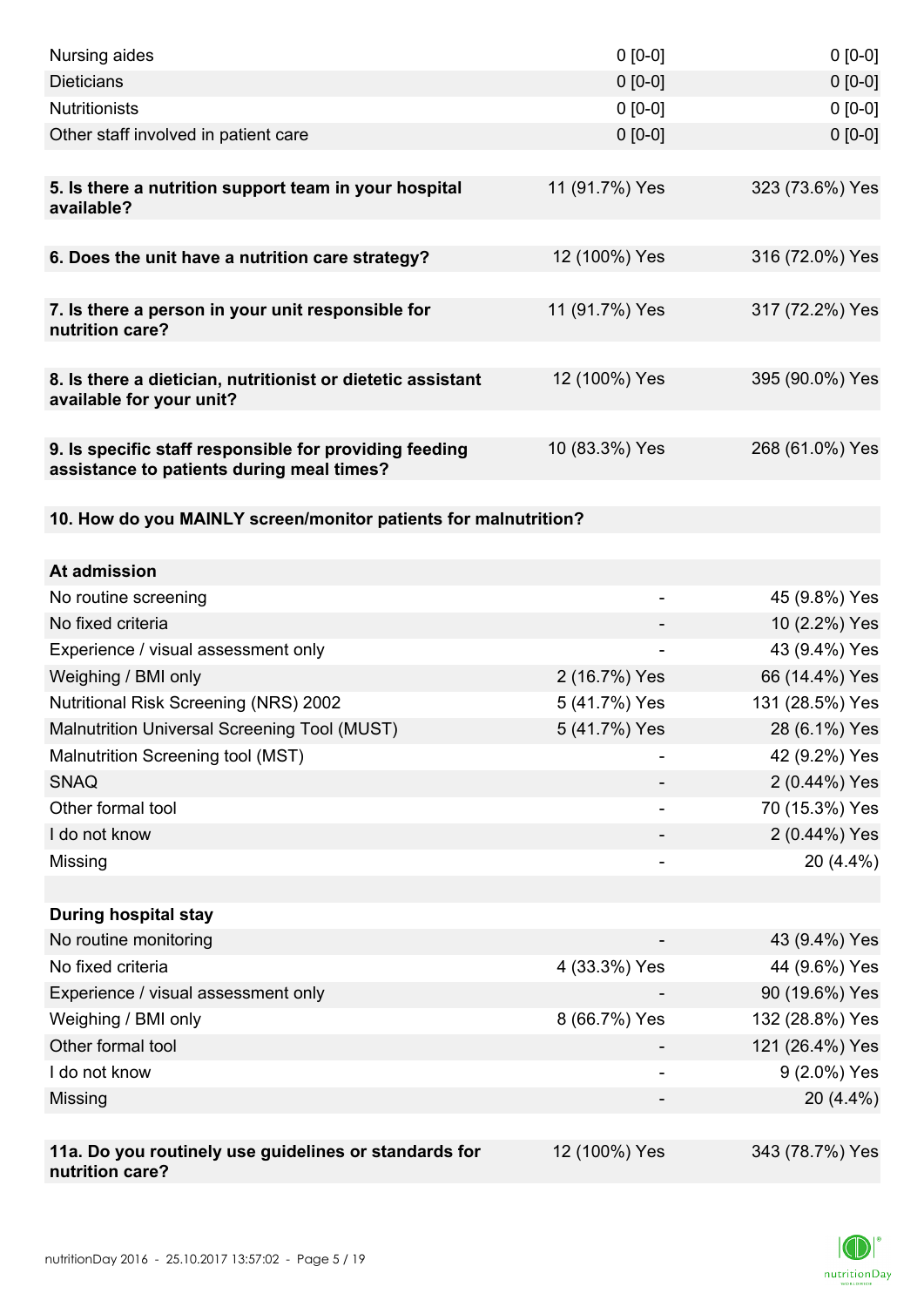| 11b. If yes, which one is mainly used?                            |                |                 |
|-------------------------------------------------------------------|----------------|-----------------|
| International guidelines                                          | 5 (41.7%) Yes  | 86 (25.1%) Yes  |
| National guidelines                                               |                | 56 (16.3%) Yes  |
| Standards on hospital level                                       | 4 (33.3%) Yes  | 115 (33.5%) Yes |
| Standards on unit level                                           | 1 (8.3%) Yes   | 23 (6.7%) Yes   |
| Individual patient nutrition care plans                           | 2 (16.7%) Yes  | 56 (16.3%) Yes  |
| Other                                                             |                | 4 (1.2%) Yes    |
| Missing                                                           |                | 3(0.87%)        |
|                                                                   |                |                 |
| 12. What is routinely done in your unit for given patient groups? |                |                 |
|                                                                   |                |                 |
| At risk                                                           |                |                 |
| Watchful waiting                                                  | 4 (33.3%) Yes  | 139 (30.3%) Yes |
| Discuss nutrition care activities during ward rounds              | 9 (75.0%) Yes  | 192 (41.8%) Yes |
| Develop an individual nutrition care plan                         | 10 (83.3%) Yes | 246 (53.6%) Yes |
| Initiate treatment / nutrition intervention                       | 10 (83.3%) Yes | 277 (60.3%) Yes |
| Consult a nutrition expert (dietician, nutritionist, etc.)        | 9 (75.0%) Yes  | 285 (62.1%) Yes |
| Consult a medical professional                                    | 10 (83.3%) Yes | 172 (37.5%) Yes |
| Calculate energy requirements                                     | 9 (75.0%) Yes  | 232 (50.5%) Yes |
| Calculate protein requirements                                    | 10 (83.3%) Yes | 226 (49.2%) Yes |
|                                                                   |                |                 |
| <b>Malnourished</b>                                               |                |                 |
| Watchful waiting                                                  | 2 (16.7%) Yes  | 98 (21.4%) Yes  |
| Discuss nutrition care activities during ward rounds              | 7 (58.3%) Yes  | 208 (45.3%) Yes |
| Develop an individual nutrition care plan                         | 8 (66.7%) Yes  | 258 (56.2%) Yes |
| Initiate treatment / nutrition intervention                       | 9 (75.0%) Yes  | 304 (66.2%) Yes |
| Consult a nutrition expert (dietician, nutritionist, etc.)        | 10 (83.3%) Yes | 284 (61.9%) Yes |
| Consult a medical professional                                    | 8 (66.7%) Yes  | 183 (39.9%) Yes |
| Calculate energy requirements                                     | 7 (58.3%) Yes  | 261 (56.9%) Yes |
| Calculate protein requirements                                    | 8 (66.7%) Yes  | 257 (56.0%) Yes |
|                                                                   |                |                 |
| <b>Every patient</b>                                              |                |                 |
| Watchful waiting                                                  | 8 (66.7%) Yes  | 193 (42.0%) Yes |
| Discuss nutrition care activities during ward rounds              | 2 (16.7%) Yes  | 126 (27.5%) Yes |
| Develop an individual nutrition care plan                         | 1 (8.3%) Yes   | 74 (16.1%) Yes  |
| Initiate treatment / nutrition intervention                       | 1 (8.3%) Yes   | 57 (12.4%) Yes  |
| Consult a nutrition expert (dietician, nutritionist, etc.)        | 1 (8.3%) Yes   | 73 (15.9%) Yes  |
| Consult a medical professional                                    | 3 (25.0%) Yes  | 101 (22.0%) Yes |
| Calculate energy requirements                                     | 2 (16.7%) Yes  | 50 (10.9%) Yes  |
| Calculate protein requirements                                    | 1 (8.3%) Yes   | 44 (9.6%) Yes   |
|                                                                   |                |                 |
| <b>Never</b>                                                      |                |                 |
| Watchful waiting                                                  |                | 34 (7.4%) Yes   |
| Discuss nutrition care activities during ward rounds              | -              | 38 (8.3%) Yes   |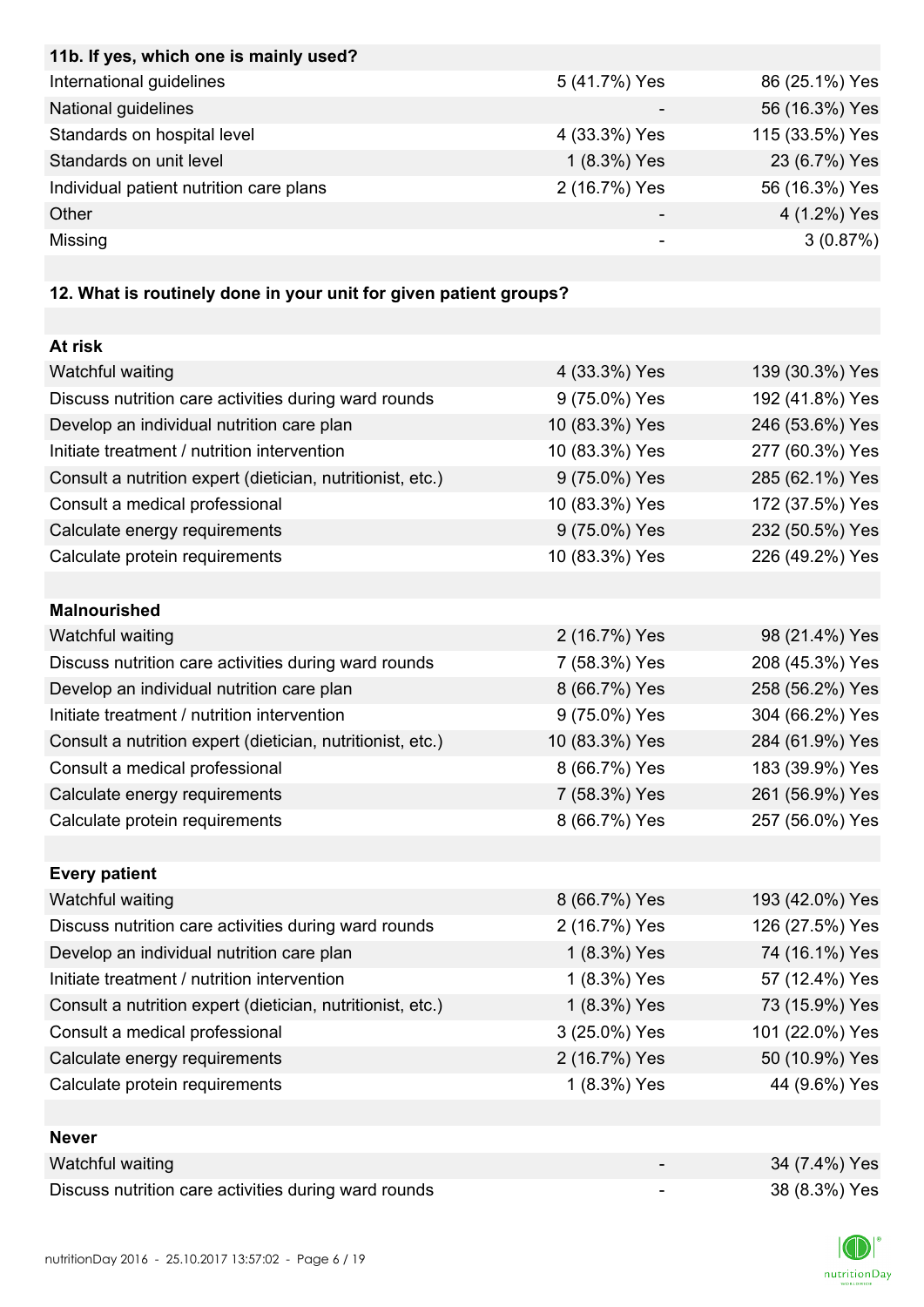| Develop an individual nutrition care plan                          |                          | 31 (6.8%) Yes   |
|--------------------------------------------------------------------|--------------------------|-----------------|
| Initiate treatment / nutrition intervention                        |                          | 6 (1.3%) Yes    |
| Consult a nutrition expert (dietician, nutritionist, etc.)         | 1 (8.3%) Yes             | 8 (1.7%) Yes    |
| Consult a medical professional                                     | 1 (8.3%) Yes             | 49 (10.7%) Yes  |
| Calculate energy requirements                                      | 1 (8.3%) Yes             | 50 (10.9%) Yes  |
| Calculate protein requirements                                     | 1 (8.3%) Yes             | 54 (11.8%) Yes  |
|                                                                    |                          |                 |
| I do not know                                                      |                          |                 |
| Watchful waiting                                                   |                          | 20 (4.4%) Yes   |
| Discuss nutrition care activities during ward rounds               |                          | 10 (2.2%) Yes   |
| Develop an individual nutrition care plan                          |                          | 5 (1.1%) Yes    |
| Initiate treatment / nutrition intervention                        | $\overline{\phantom{a}}$ | 4 (0.87%) Yes   |
| Consult a nutrition expert (dietician, nutritionist, etc.)         |                          | 4 (0.87%) Yes   |
| Consult a medical professional                                     | $\overline{\phantom{a}}$ | 18 (3.9%) Yes   |
| Calculate energy requirements                                      |                          | 11 (2.4%) Yes   |
| Calculate protein requirements                                     |                          | 13 (2.8%) Yes   |
|                                                                    |                          |                 |
| 13. When do you routinely weigh your patients?                     |                          |                 |
| at admission                                                       | 12 (100%) Yes            | 291 (63.4%) Yes |
| Within 24 hours                                                    | 7 (58.3%) Yes            | 64 (13.9%) Yes  |
| Within 48 hours                                                    | 5 (41.7%) Yes            | 20 (4.4%) Yes   |
| Within 72 hours                                                    | 1 (8.3%) Yes             | 13 (2.8%) Yes   |
| Every week                                                         | 3 (25.0%) Yes            | 152 (33.1%) Yes |
| Occasionally                                                       |                          | 59 (12.9%) Yes  |
| When requested                                                     | 9 (75.0%) Yes            | 207 (45.1%) Yes |
| At discharge                                                       | 5 (41.7%) Yes            | 20 (4.4%) Yes   |
| Never                                                              |                          | 8 (1.7%) Yes    |
| I do not know                                                      |                          | 1 (0.22%) Yes   |
| No answer given                                                    | $3(5.0\%)$               | 22 (4.8%)       |
|                                                                    |                          |                 |
| 14. What do you do to support adequate food intake of patients?    |                          |                 |
| Offer additional meals or in between snacks                        | 10 (83.3%) Yes           | 338 (73.6%) Yes |
| Offer meal choices                                                 | 11 (91.7%) Yes           | 336 (73.2%) Yes |
| Offer different portion sizes                                      | 10 (83.3%) Yes           | 282 (61.4%) Yes |
| Consider food presentation                                         | 9 (75.0%) Yes            | 192 (41.8%) Yes |
| Change food texture/consistency as needed                          | 10 (83.3%) Yes           | 376 (81.9%) Yes |
| Consider patient problems with eating and drinking                 | 11 (91.7%) Yes           | 372 (81.0%) Yes |
| Ensure that mealtimes are undisturbed/protected<br>mealtime policy |                          | 51 (11.1%) Yes  |
| Promote positive eating environment                                | 1 (8.3%) Yes             | 82 (17.9%) Yes  |
| Consider cultural/religious preferences                            | 1 (8.3%) Yes             | 188 (41.0%) Yes |
| Consider patient allergies / intolerances                          | 1 (8.3%) Yes             | 214 (46.6%) Yes |
| Other                                                              |                          | 29 (6.3%) Yes   |
| I do not know                                                      |                          | 6 (1.3%) Yes    |
| No answer given                                                    |                          | 20 (4.4%)       |

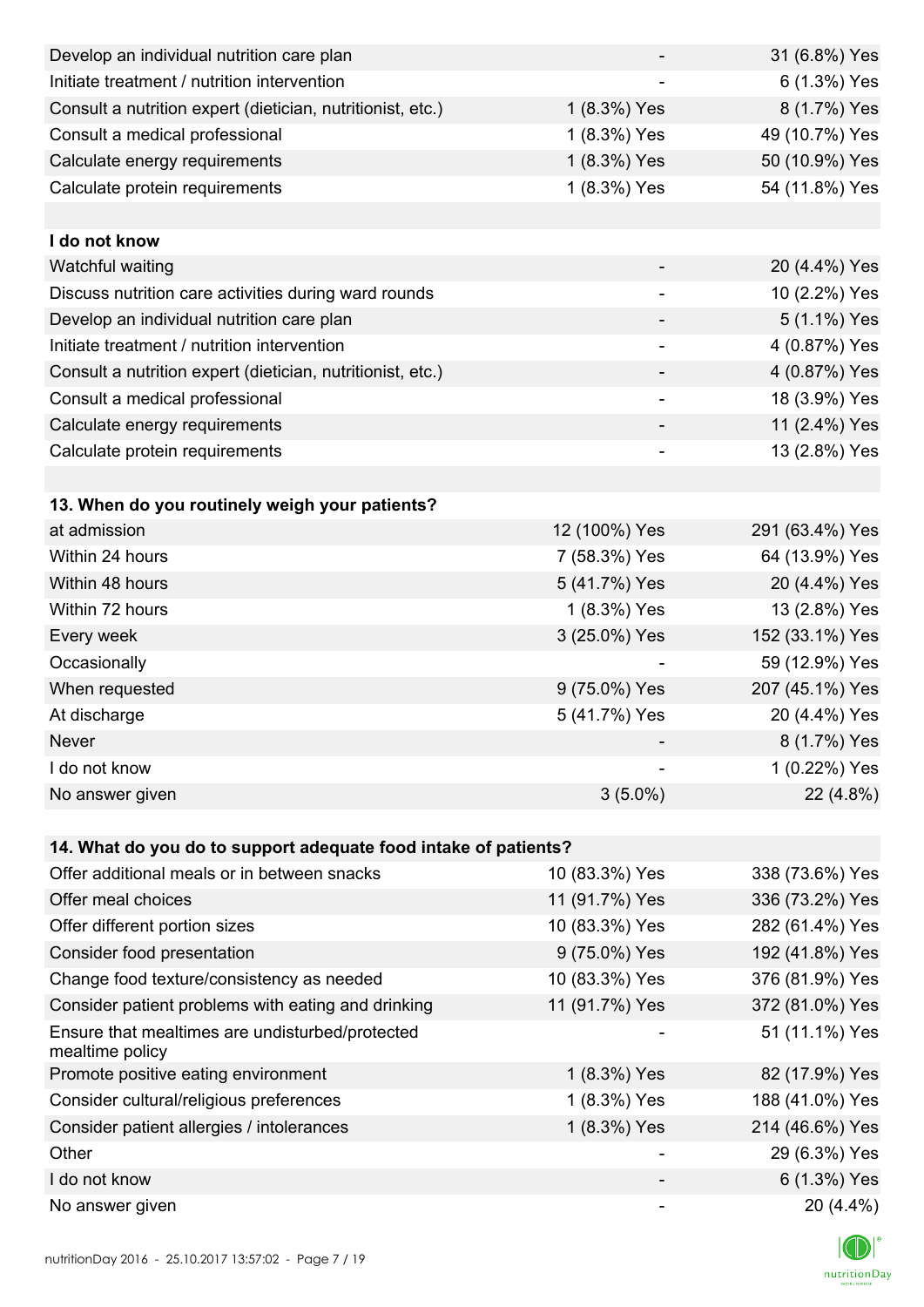| 15. Which nutrition-related standards or routine activities exist in your unit?    |                |                 |
|------------------------------------------------------------------------------------|----------------|-----------------|
| Nutrition training is available                                                    | 10 (83.3%) Yes | 257 (56.0%) Yes |
| Reporting of nutrition related information to hospital<br>managers                 | 11 (91.7%) Yes | 201 (43.8%) Yes |
| Quality indicators are recorded and reported to national<br>or regional level      | 5 (41.7%) Yes  | 123 (26.8%) Yes |
| Quality indicators are used for internal benchmarking                              | 9 (75.0%) Yes  | 166 (36.2%) Yes |
| Patient feedback about food and food service is collected<br>using a questionnaire | 12 (100%) Yes  | 291 (63.4%) Yes |
| None                                                                               |                | 21 (4.6%) Yes   |
| I do not know                                                                      |                | 11 (2.4%) Yes   |
| No answer given                                                                    |                | 36 (7.8%)       |
|                                                                                    |                |                 |
| 16. At admission what is asked and documented?                                     |                |                 |
| Change in weight                                                                   | 12 (100%) Yes  | 358 (78.0%) Yes |
| Eating habits/difficulties                                                         | 12 (100%) Yes  | 336 (73.2%) Yes |
| Nutrition before admission                                                         | 11 (91.7%) Yes | 260 (56.6%) Yes |
| None                                                                               |                | 9 (2.0%) Yes    |
| I do not know                                                                      |                | 5 (1.1%) Yes    |
| No answer given                                                                    |                | 38 (8.3%)       |

**17. On what forms is there a specific part about eating, nutrition or malnutrition?** 

| a. Patient Record has a section for                                                  |                |                 |
|--------------------------------------------------------------------------------------|----------------|-----------------|
| indicating if the patient is malnourished or at risk of<br>malnutrition              | 12 (100%) Yes  | 323 (70.4%) Yes |
| nutrition treatment                                                                  | 11 (91.7%) Yes | 270 (58.8%) Yes |
| None                                                                                 |                | 30 (6.5%) Yes   |
| I do not know                                                                        | 11 (91.7%) Yes | 270 (58.8%) Yes |
|                                                                                      |                |                 |
| b. Discharge Letter                                                                  |                |                 |
| summarizes nutrition treatment received during stay                                  | 11 (91.7%) Yes | 162 (35.3%) Yes |
| makes future nutrition-related recommendations                                       | 12 (100%) Yes  | 258 (56.2%) Yes |
| <b>None</b>                                                                          |                | 56 (12.2%) Yes  |
| I do not know                                                                        |                | 23 (5.0%) Yes   |
|                                                                                      |                |                 |
| 18. Do you provide brochures about malnutrition to at<br>risk/malnourished patients? | 1Yes           | 162 (43.9%) Yes |
|                                                                                      |                |                 |
| 19. Who filled in this sheet?                                                        |                |                 |
| Head staff                                                                           |                | 117 (25.5%) Yes |
| Dietician                                                                            | 12 (100%) Yes  | 236 (51.4%) Yes |
| <b>Nurse</b>                                                                         |                | 124 (27.0%) Yes |
| Physician                                                                            |                | 72 (15.7%) Yes  |
| Administrative staff                                                                 |                | 4 (0.87%) Yes   |

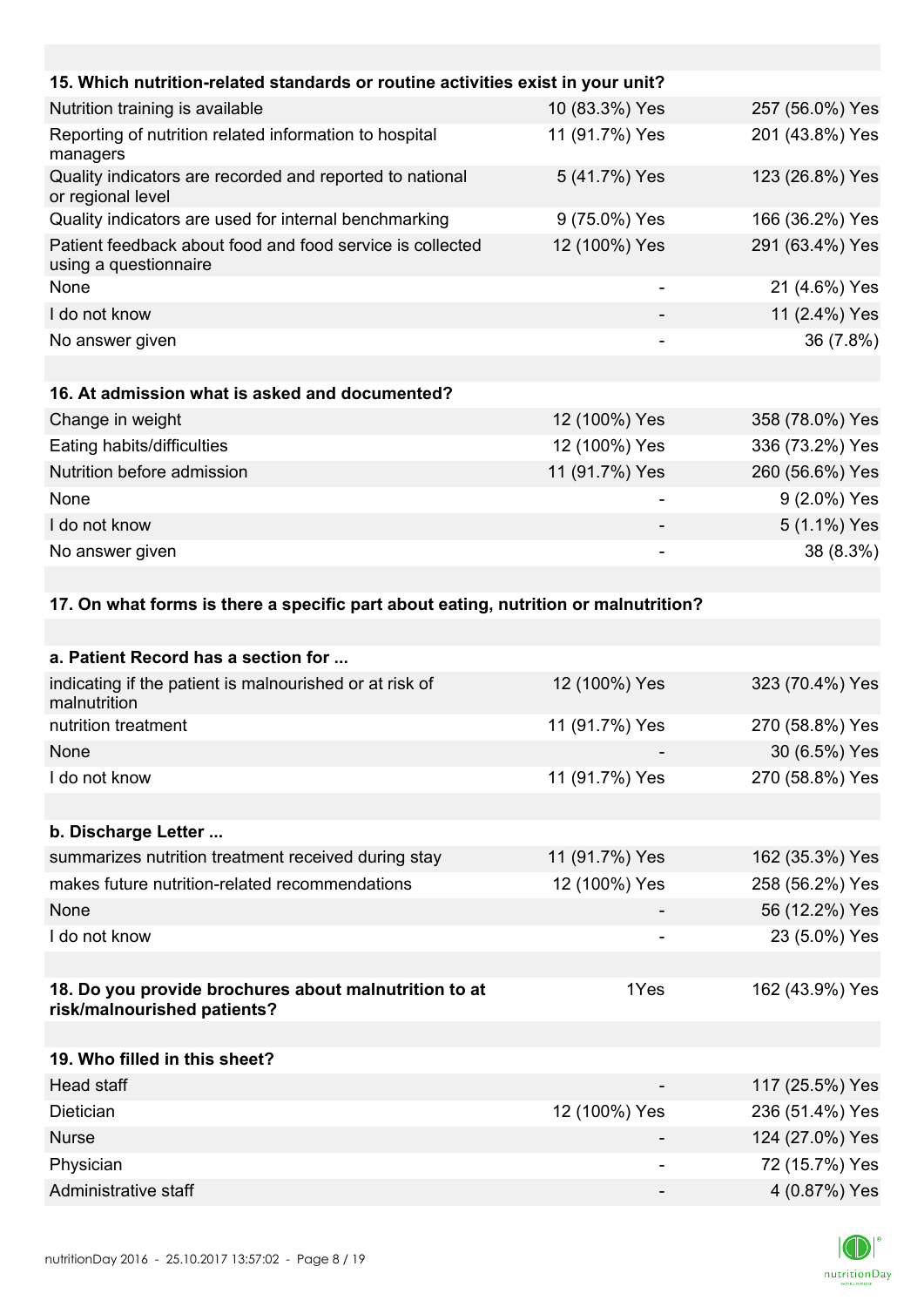| Other         | -                        | 7 (1.5%) Yes             |
|---------------|--------------------------|--------------------------|
| None          | $\overline{\phantom{0}}$ | $\overline{\phantom{0}}$ |
| I do not know | $\overline{\phantom{0}}$ | 3 (0.65%) Yes            |

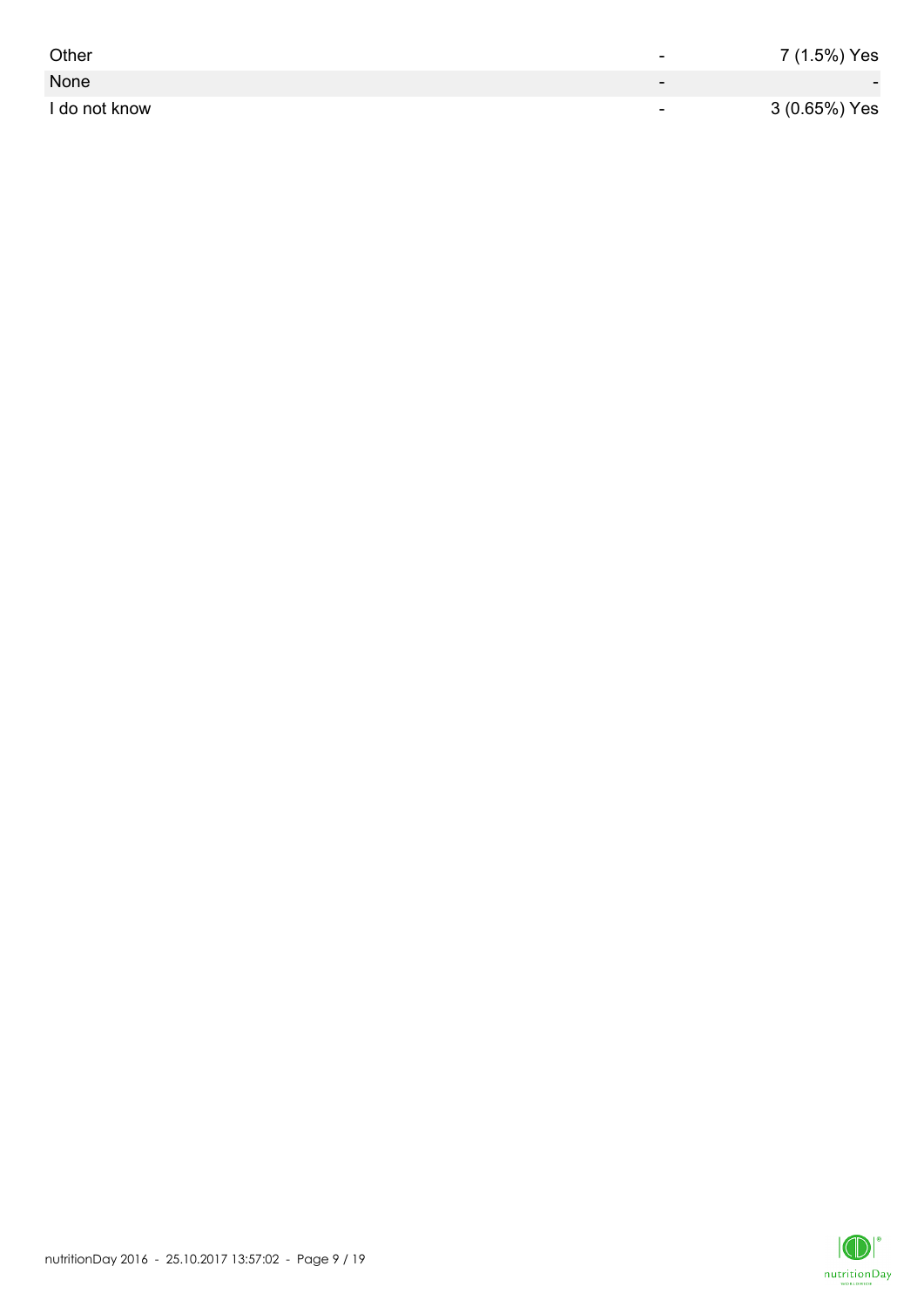|                                                                                         | <b>YOUR RESULTS</b> | <b>REFERENCE RESULTS</b> |
|-----------------------------------------------------------------------------------------|---------------------|--------------------------|
|                                                                                         |                     |                          |
| Total                                                                                   | 238                 | 8743                     |
| Age                                                                                     | 51 [32-69]          | 67 [53-78]               |
| Female                                                                                  | 144 (60.5%)         | 4410 (50.4%)             |
| Weight                                                                                  | 70.9±21.5           | 69.1±18.8                |
| Height                                                                                  | 159±12              | 164±10                   |
| <b>BMI</b>                                                                              | $28.0 \pm 7.4$      | $25.5 \pm 6.0$           |
|                                                                                         |                     |                          |
| 1. This hospital admission was                                                          |                     |                          |
| planned                                                                                 | 42 (17.6%)          | 3052 (34.9%)             |
| an emergency                                                                            | 180 (75.6%)         | 5037 (57.6%)             |
| I do not know                                                                           | 14 (5.9%)           | 654 (7.5%)               |
| No answer given                                                                         | $2(0.84\%)$         |                          |
| 2a. Diagnosis at admission                                                              |                     |                          |
| 0100 Infectious and parasitic diseases                                                  | 20 (8.4%)           | 801 (9.2%)               |
| 0200 Neoplasms                                                                          | $3(1.3\%)$          | 1381 (15.8%)             |
| 0300 Blood and bloodforming organs and the immune<br>mechanism                          | 12 (5.0%)           | 578 (6.6%)               |
| 0400 Endocrine, nutritional and metabolic diseases                                      | 51 (21.4%)          | 1043 (11.9%)             |
| 0500 Mental health                                                                      | $5(2.1\%)$          | 333 (3.8%)               |
| 0600 Nervous system                                                                     | 25 (10.5%)          | 762 (8.7%)               |
| 0700 Eye and adnexa                                                                     |                     | 131 (1.5%)               |
| 0800 Ear and mastoid process                                                            |                     | 70 (0.80%)               |
| 0900 Circulatory system                                                                 | 54 (22.7%)          | 1723 (19.7%)             |
| 1000 Respiratory system                                                                 | 45 (18.9%)          | 1358 (15.5%)             |
| 1100 Digestive system                                                                   | 25 (10.5%)          | 2210 (25.3%)             |
| 1200 Skin and subcutaneous tissue                                                       | $7(2.9\%)$          | 424 (4.8%)               |
| 1300 Musculoskeletal system and connective tissue                                       | $9(3.8\%)$          | 1276 (14.6%)             |
| 1400 Genitourinary system                                                               | $7(2.9\%)$          | 809 (9.3%)               |
| 1500 Pregnancy, childbirth and the puerperium                                           | 38 (16.0%)          | 123 (1.4%)               |
| 1600 Conditions originating in the perinatal period                                     | $8(3.4\%)$          | 21(0.24%)                |
| 1700 Congenital/chromosomal abnormalities                                               | $2(0.84\%)$         | $9(0.10\%)$              |
| 1800 Symptoms, signs, abnormal clinical/lab findings                                    | 27 (11.3%)          | 391 (4.5%)               |
| 1900 Injury, poisoning                                                                  | $7(2.9\%)$          | 276 (3.2%)               |
| 2000 External causes of morbidity and mortality (e.g.<br>transport accidents, assaults) | 1(0.42%)            | 156 (1.8%)               |
| 2100 Factors influencing health status and contact with<br>health services              | $3(1.3\%)$          | $210(2.4\%)$             |
| No answer given                                                                         |                     |                          |
| 3. Which conditions/comorbidities does this patient have?                               |                     |                          |
|                                                                                         |                     |                          |

## Cardiac insufficiency 1569 (22.2%)

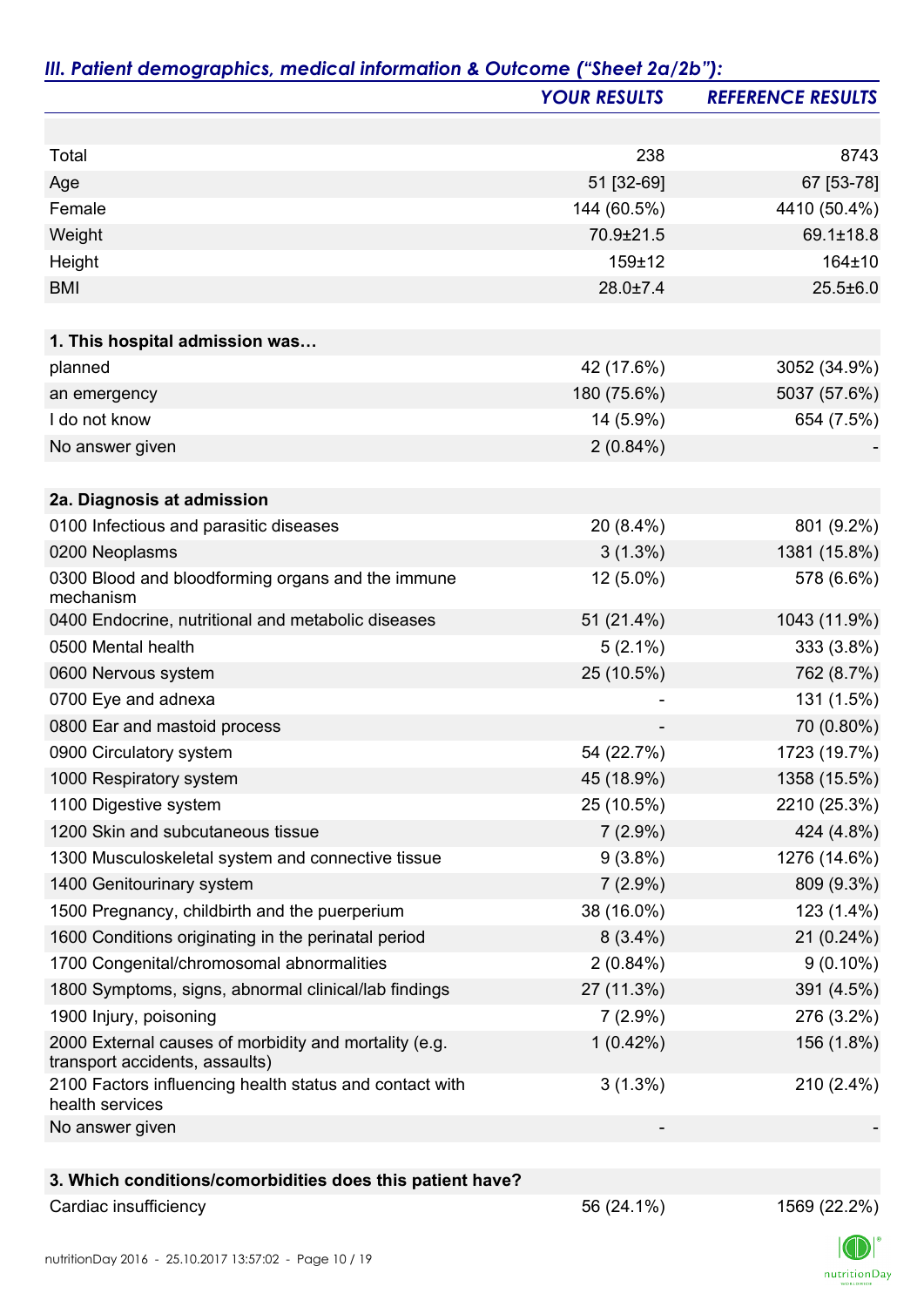| Myocardial infarction                                  | 23 (10.0%)  | 394 (5.8%)   |
|--------------------------------------------------------|-------------|--------------|
| Chronic lung disease                                   | 29 (12.4%)  | 1080 (15.5%) |
| Cerebral vascular disease                              | 23 (10.0%)  | 745 (10.9%)  |
| Peripheral vascular disease                            | 15 (6.5%)   | 869 (12.6%)  |
| Chronic liver disease                                  | $7(3.0\%)$  | 441 (6.5%)   |
| Chronic kidney disease                                 | 34 (14.8%)  | 821 (11.9%)  |
| <b>Diabetes</b>                                        | 96 (41.0%)  | 1899 (26.8%) |
| Cancer                                                 | 18 (7.8%)   | 1733 (24.8%) |
| Infection                                              | 44 (19.0%)  | 1103 (15.8%) |
| Dementia                                               | $9(3.9\%)$  | 374 (5.5%)   |
| Major depressive disorder                              | 2(0.88%)    | 377 (5.6%)   |
| Other chronic mental disorder                          | $11(4.8\%)$ | 378 (5.6%)   |
| Other chronic disease                                  | 76 (33.0%)  | 1968 (27.8%) |
| None                                                   | 40 (16.8%)  | 1394 (15.9%) |
|                                                        |             |              |
| 4a. Previous operation during this hospital stay       |             |              |
| Yes, planned                                           | 39 (16.4%)  | 1743 (19.9%) |
| Yes, acute                                             | 22 (9.2%)   | 539 (6.2%)   |
| <b>No</b>                                              | 172 (72.3%) | 6145 (70.3%) |
| I do not know                                          | $1(0.42\%)$ | 126 (1.4%)   |
| Missing                                                | 4(1.7%)     | 190 (2.2%)   |
|                                                        |             |              |
| Days since operation                                   | $2[0-6]$    | 4 [1-13]     |
|                                                        |             |              |
| 4b. Planned operation during this hospital stay        |             |              |
| Yes, today or tomorrow                                 | $17(7.1\%)$ | 738 (8.4%)   |
|                                                        |             |              |
| Yes, later                                             | $12(5.0\%)$ | 513 (5.9%)   |
| No                                                     | 144 (60.5%) | 6496 (74.3%) |
| I do not know                                          | 41 (17.2%)  | 414 (4.7%)   |
| Missing                                                | 24 (10.1%)  | 582 (6.7%)   |
|                                                        |             |              |
| 5. Previous ICU admission during this hospital stay?   | 37 (15.5%)  | 934 (10.7%)  |
| (Yes)                                                  |             |              |
| 6. Is this patient terminally ill?                     | 83 (35.0%)  | 630 (7.2%)   |
|                                                        |             |              |
| 7. Fluid status                                        |             |              |
| Normal                                                 | 220 (92.4%) | 6866 (78.5%) |
| Overloaded                                             | $3(1.3\%)$  | 500 (5.7%)   |
| Dehydrated                                             | $8(3.4\%)$  | 450 (5.1%)   |
| I do not know                                          | 6(2.5%)     | 927 (10.6%)  |
|                                                        | 1(0.42%)    |              |
| Missing                                                |             |              |
|                                                        |             |              |
| 8. Number of different medications planned<br>Oral     | $3[2-5]$    |              |
|                                                        |             | $5[2-8]$     |
| nutritionDay 2016 - 25 10 2017 13:57:02 - Page 11 / 19 |             |              |

 $\textsf{nutritionDay}$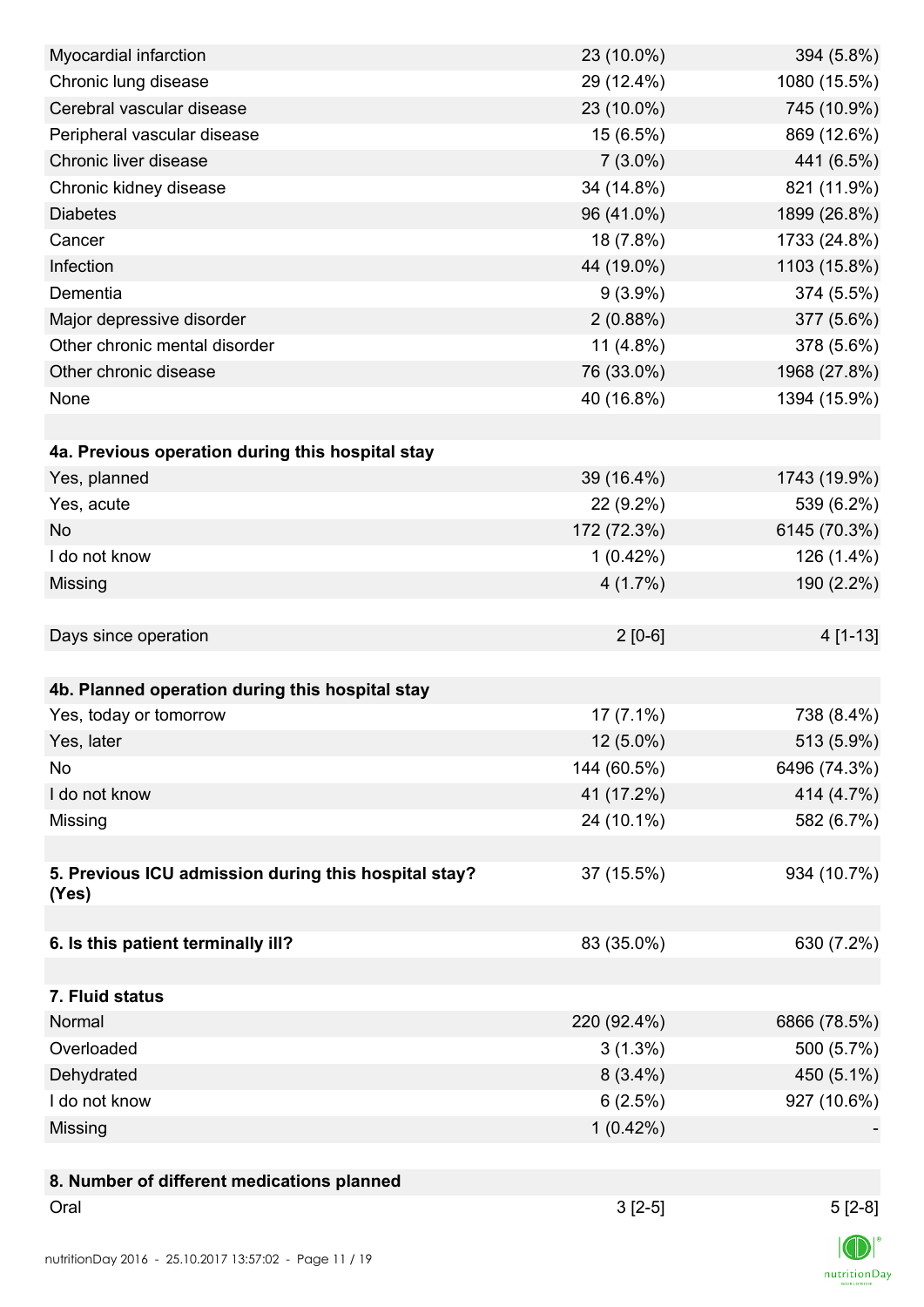| Other                                                                                 | $1[1-3]$    | $2[1-4]$     |  |
|---------------------------------------------------------------------------------------|-------------|--------------|--|
| 9. Was this patient identified as malnourished or at risk of malnutrition?            |             |              |  |
| Malnourished                                                                          | 23 (9.7%)   | 871 (10.0%)  |  |
| At risk                                                                               | 57 (23.9%)  | 1543 (17.6%) |  |
| No                                                                                    | 156 (65.5%) | 5642 (64.5%) |  |
| I do not know                                                                         |             |              |  |
|                                                                                       | $2(0.84\%)$ | 687 (7.9%)   |  |
| Missing                                                                               |             |              |  |
| 10. IV Fluids                                                                         |             |              |  |
| Electrolyte solution (NaCl, Ringers lactate, etc)                                     | 85 (35.7%)  | 3469 (39.7%) |  |
| 5% Glucose solution                                                                   | 42 (17.6%)  | 860 (9.8%)   |  |
|                                                                                       |             |              |  |
| 11. Number of ONS drinks planned                                                      | $0 [0-1]$   | $0 [0-0]$    |  |
|                                                                                       |             |              |  |
| 12. Nutrition intake                                                                  |             |              |  |
| Regular hospital food                                                                 | 117 (49.2%) | 4849 (55.5%) |  |
| Fortified/enriched hospital food                                                      | 22 (9.2%)   | 756 (8.6%)   |  |
| Protein/energy supplement (e.g. ONS drinks)                                           | 36 (15.1%)  | 998 (11.4%)  |  |
| <b>Enteral nutrition</b>                                                              | 37 (15.5%)  | 485 (5.5%)   |  |
| Parenteral nutrition                                                                  | $10(4.2\%)$ | 479 (5.5%)   |  |
| Special diet                                                                          | 110 (46.2%) | 3072 (35.1%) |  |
| None                                                                                  | $8(3.4\%)$  | 474 (5.4%)   |  |
|                                                                                       |             |              |  |
| 13a. All lines and Tubes                                                              |             |              |  |
| <b>Central Venous</b>                                                                 | 4(1.7%)     | 734 (8.4%)   |  |
| Peripheral venous access                                                              | 69 (29.0%)  | 4122 (47.1%) |  |
| Nasogastric                                                                           | 36 (15.1%)  | 258 (3.0%)   |  |
| Nasojejunal                                                                           | $2(0.84\%)$ | 38 (0.43%)   |  |
| Nasoduadenal                                                                          | $1(0.42\%)$ | 22 (0.25%)   |  |
| Enterostoma                                                                           |             | 42 (0.48%)   |  |
| Percutaneous endoscopy/surgical gastrostomy                                           | $12(5.0\%)$ | 67 (0.77%)   |  |
| Percutaneous endoscopy/surgical jejunostomy                                           | $2(0.84\%)$ | 27 (0.31%)   |  |
| None                                                                                  | 141 (59.2%) | 3894 (44.5%) |  |
|                                                                                       |             |              |  |
| 13b. Were there complications with nutrition related lines and tubes since admission? |             |              |  |
| Yes, previously                                                                       | $8(3.4\%)$  | 87 (1.00%)   |  |
| Yes, ongoing                                                                          | $1(0.42\%)$ | 80 (0.92%)   |  |
| No                                                                                    | 209 (87.8%) | 7278 (83.2%) |  |
| I do not know                                                                         | $2(0.84\%)$ | 846 (9.7%)   |  |
| Missing                                                                               | 18 (7.6%)   | 452 (5.2%)   |  |
|                                                                                       |             |              |  |
| 14. Please indicate if any of the following was done for this patient since admission |             |              |  |
| Energy requirements were determined                                                   | 154 (64.7%) | 3103 (35.5%) |  |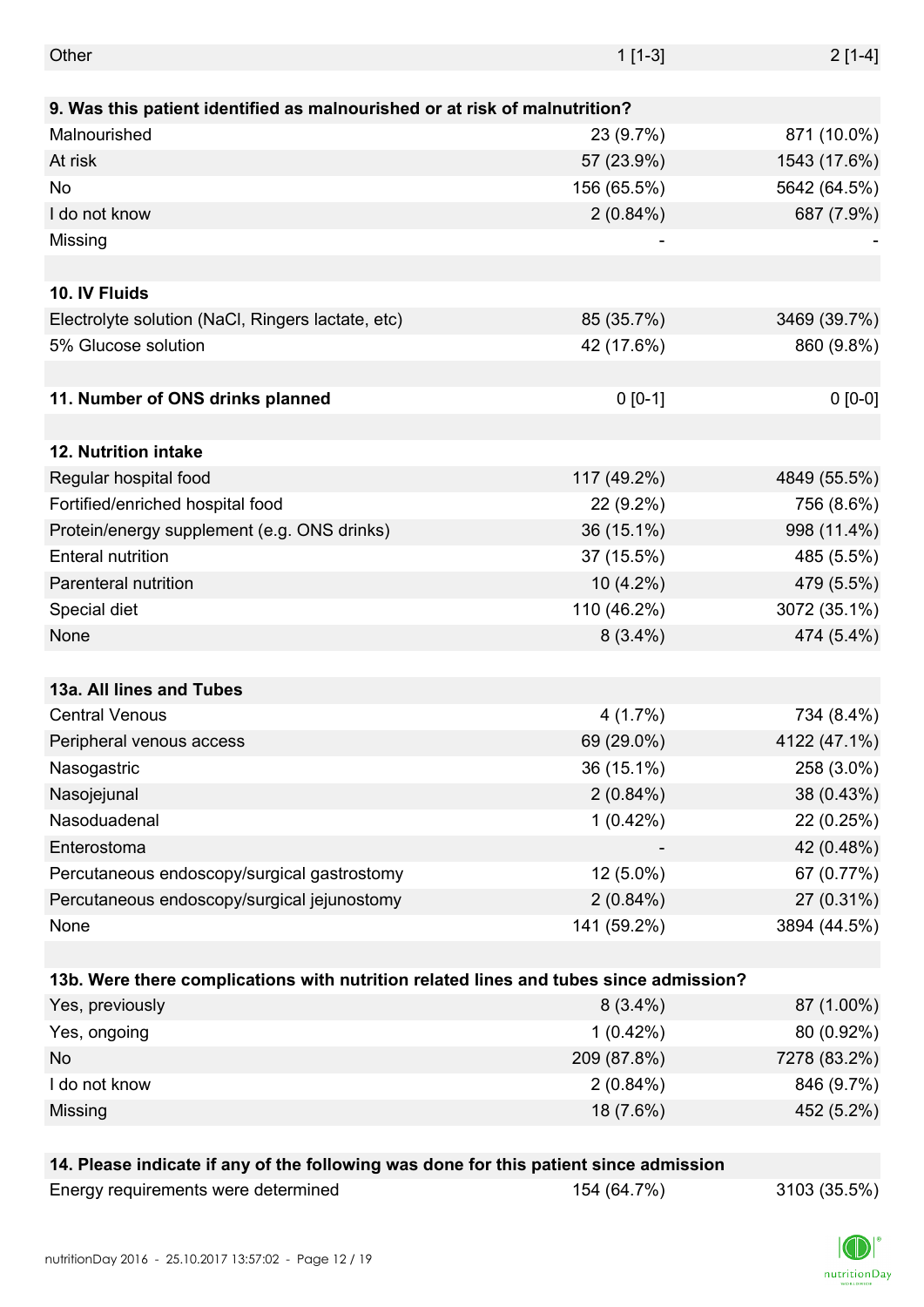| Protein requirements were determined                     | 146 (61.3%) | 2765 (31.6%) |
|----------------------------------------------------------|-------------|--------------|
| Food/Nutrition intake was recorded in the patient record | 157 (66.0%) | 3893 (44.5%) |
| Nutrition treatment plan was developed                   | 154 (64.7%) | 3013 (34.5%) |
| Nutrition expert was consulted                           | 154 (64.7%) | 2890 (33.1%) |
| Malnutrition status is recorded in the patient record    | 147 (61.8%) | 2363 (27.0%) |
| None                                                     |             |              |
|                                                          |             |              |
| 15a. Energy goal                                         |             |              |
| $< 500$ kcal                                             |             | 268 (3.1%)   |
| 500-999 kcal                                             | $9(3.8\%)$  | 93 (1.1%)    |
| 1000-1499 kcal                                           | 60 (25.2%)  | 884 (10.1%)  |
| 1500-1999 kcal                                           | 110 (46.2%) | 2574 (29.4%) |
| >=2000 kcal                                              | $9(3.8\%)$  | 958 (11.0%)  |
| Not determined                                           | 49 (20.6%)  | 3200 (36.6%) |
| I do not know                                            | $1(0.42\%)$ | 730 (8.3%)   |
| Missing                                                  |             | 36 (0.41%)   |
|                                                          |             |              |
| 15b. Energy intake                                       |             |              |
| $< 500$ kcal                                             | $5(2.1\%)$  | 530 (6.1%)   |
| 500-999 kcal                                             | 19 (8.0%)   | 483 (5.5%)   |
| 1000-1499 kcal                                           | 55 (23.1%)  | 1101 (12.6%) |
| 1500-1999 kcal                                           | 91 (38.2%)  | 1928 (22.1%) |
| >=2000 kcal                                              | $12(5.0\%)$ | 584 (6.7%)   |
| Not determined                                           | 52 (21.8%)  | 2964 (33.9%) |
| I do not know                                            | $1(0.42\%)$ | 1101 (12.6%) |
| Missing                                                  | $3(1.3\%)$  | 52 (0.59%)   |
|                                                          |             |              |
| 16. Since admission, this patient's health status has    |             |              |
| Improved                                                 | 173 (72.7%) | 4436 (50.7%) |
| Deteriorated                                             | $5(2.1\%)$  | 485 (5.5%)   |
| Remained the same                                        | 36 (15.1%)  | 2411 (27.6%) |
| This patient has just been admitted                      | 19 (8.0%)   | 555 (6.3%)   |
| I do not know                                            | $5(2.1\%)$  | 856 (9.8%)   |
| Missing                                                  |             |              |
|                                                          |             |              |
| Length of hospital stay (days)                           | $5[3-15]$   | 12 [6-24]    |
|                                                          |             |              |
| <b>Outcome Code</b>                                      |             |              |
| 1= Still in the hospital                                 | 46 (19.3%)  | 748 (8.6%)   |
| 2= Transferred to another hospital                       |             | 211 (2.4%)   |
| 3= Transferred to long term care                         | 4(1.7%)     | 360 (4.1%)   |
| 4= Rehabilitation                                        | 1(0.42%)    | 486 (5.6%)   |
| 5= Discharged home                                       | 164 (68.9%) | 6417 (73.4%) |
| 6= Death                                                 | $5(2.1\%)$  | 260 (3.0%)   |

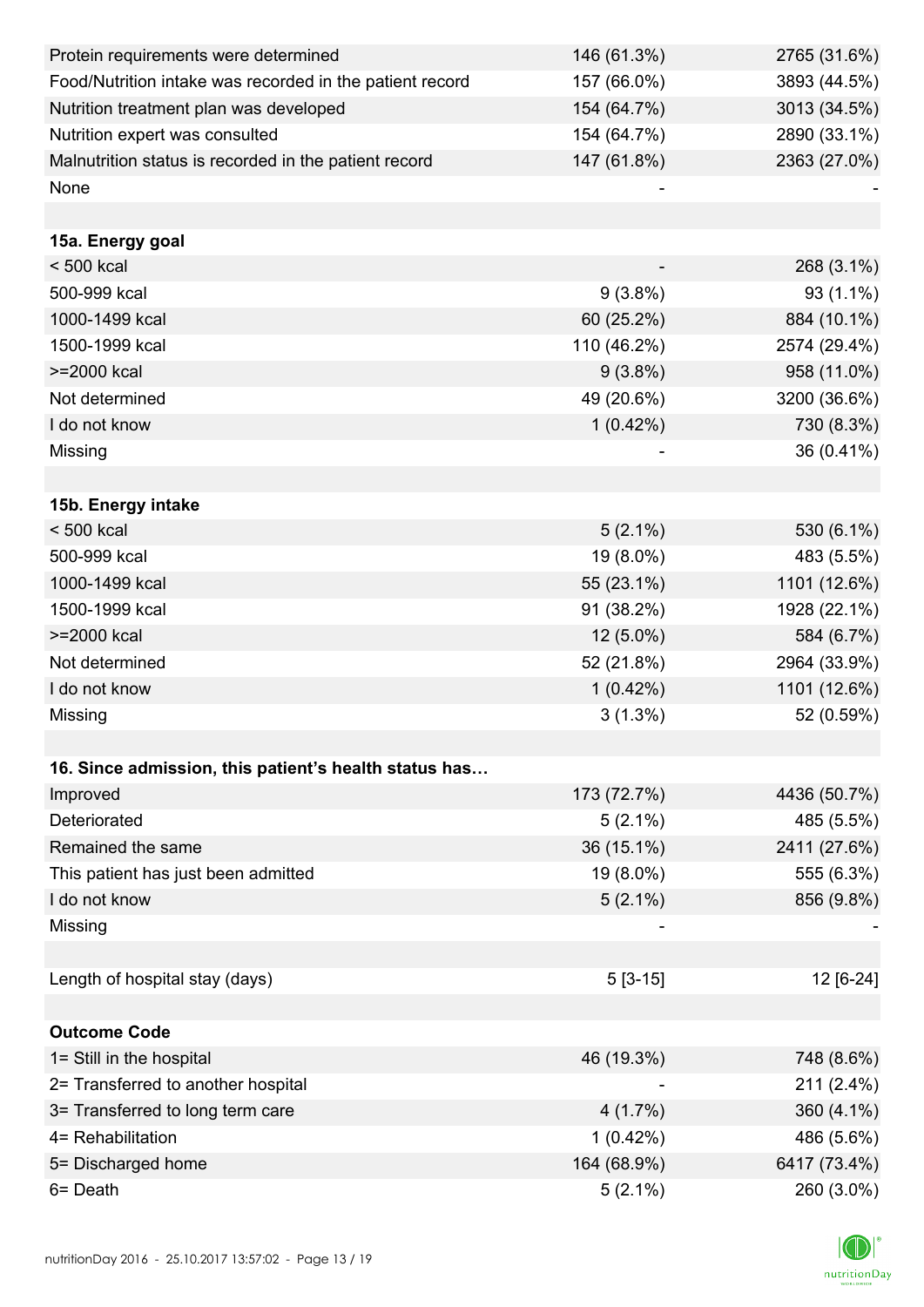| $7 =$ Others                         |                          | 173 (2.0%)   |
|--------------------------------------|--------------------------|--------------|
| Missing                              | 18 (7.6%)                | 88 (1.0%)    |
|                                      |                          |              |
| <b>Readmitted since ND</b>           |                          |              |
| $1 = No$                             | 152 (87.4%)              | 6055 (78.3%) |
| 2= Yes, same hospital planned        | $8(4.6\%)$               | 457 (5.9%)   |
| 3= Yes, same hospital unplanned      | $9(5.2\%)$               | 454 (5.9%)   |
| 4= Yes, different hospital planned   |                          | 44 (0.57%)   |
| 5= Yes, different hospital unplanned | $\overline{\phantom{0}}$ | 44 (0.57%)   |
| 6= Unknown                           |                          | 299 (3.9%)   |
| Missing                              | $2(1.1\%)$               | 386 (5.0%)   |

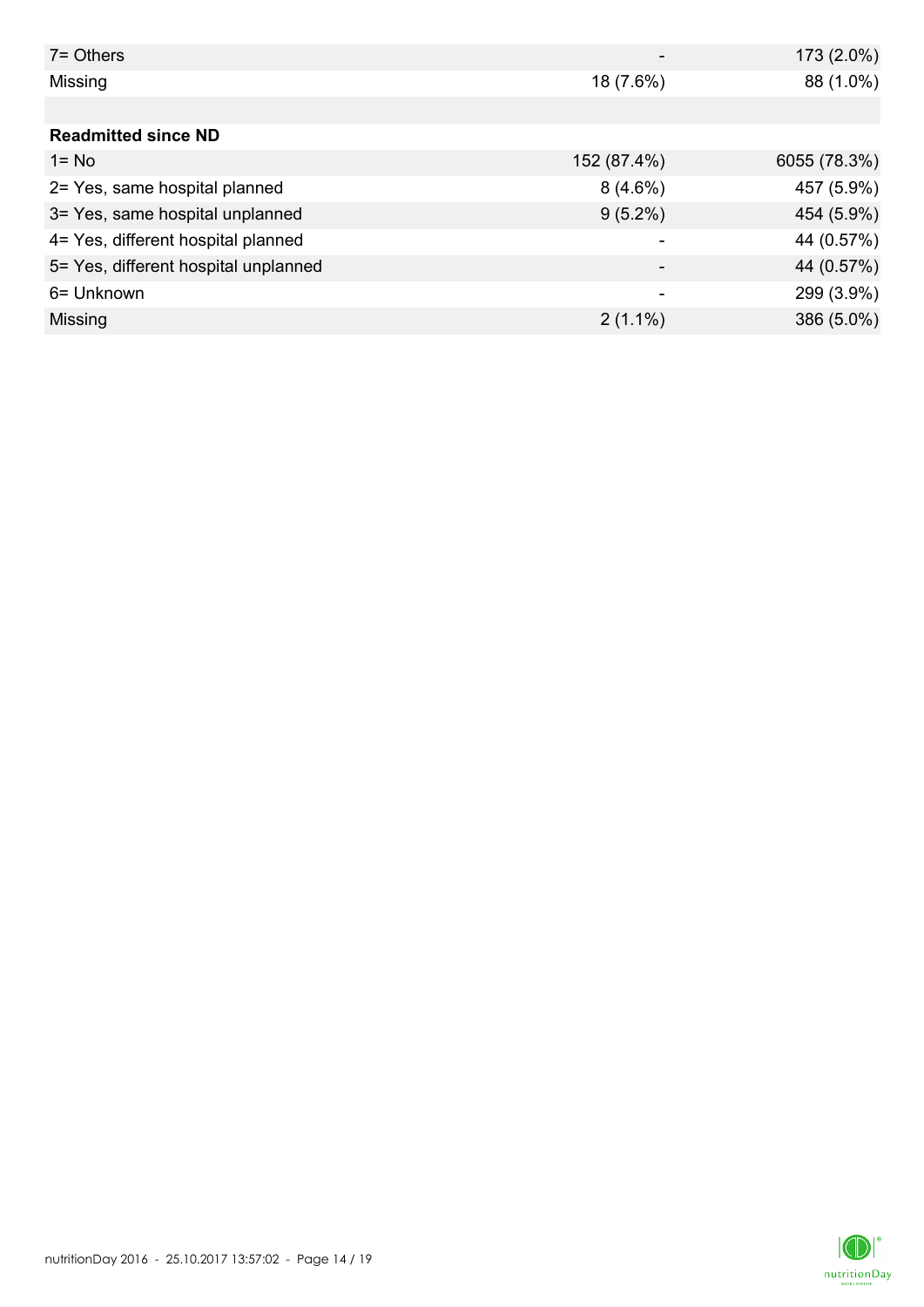|                                                                                   | <b>YOUR RESULTS</b> | <b>REFERENCE RESULTS</b> |
|-----------------------------------------------------------------------------------|---------------------|--------------------------|
|                                                                                   |                     |                          |
| 1. What are your typical dietary habits?                                          |                     |                          |
| No special dietary habits                                                         | 145 (74.0%)         | 5885 (69.8%)             |
| I am vegetarian                                                                   | $4(2.0\%)$          | 142 (1.7%)               |
| I adhee to a vegan diet                                                           |                     | 50 (0.59%)               |
| I eat gluten-free diet                                                            |                     | 73 (0.87%)               |
| I avoid added sugars                                                              | 15 (7.7%)           | 1290 (15.3%)             |
| I avoid carbohydrates                                                             | $2(1.0\%)$          | 477 (5.7%)               |
| I eat a low fat-diet                                                              | 23 (11.7%)          | 972 (11.5%)              |
| I am lactose intolerant                                                           |                     | 328 (3.9%)               |
| Other special diet due to intolerances/allergies                                  | 3(1.5%)             | 171 (2.0%)               |
| Other                                                                             | 23 (11.7%)          | 603 (7.2%)               |
| No answer given                                                                   | $2(1.0\%)$          | 162 (1.9%)               |
|                                                                                   |                     |                          |
| 2. Where did you live before your current hospital admission?                     |                     |                          |
| At home                                                                           | 178 (90.8%)         | 7497 (89.0%)             |
| In a nursing home or other live-in facility                                       | $2(1.0\%)$          | 287 (3.4%)               |
| I was transferred from another hospital                                           | $12(6.1\%)$         | 418 (5.0%)               |
| Other                                                                             | $2(1.0\%)$          | 139 (1.6%)               |
| Missing                                                                           | $2(1.0\%)$          | 87 (1.0%)                |
|                                                                                   |                     |                          |
| 3. In general, are you able to walk?                                              |                     |                          |
| Yes                                                                               | 146 (74.5%)         | 5392 (64.0%)             |
| Yes, with someone's help                                                          | 21 (10.7%)          | 899 (10.7%)              |
| Yes, independently using a cane, walker, or crutches                              | $3(1.5\%)$          | 1107 (13.1%)             |
| No, I have a wheelchair                                                           | 5(2.6%)             | 355 (4.2%)               |
| No, I am bedridden                                                                | 17 (8.7%)           | 548 (6.5%)               |
| Missing                                                                           | $4(2.0\%)$          | 127 (1.5%)               |
|                                                                                   |                     |                          |
| 4. In general, how would you say your health is?                                  |                     |                          |
| Very good                                                                         | 18 (9.2%)           | 615 (7.3%)               |
| Good                                                                              | 112 (57.1%)         | 3078 (36.5%)             |
| Fair                                                                              | 56 (28.6%)          | 3196 (37.9%)             |
| Poor                                                                              | $9(4.6\%)$          | 1144 (13.6%)             |
| Very poor                                                                         |                     | 254 (3.0%)               |
| Missing                                                                           | 1(0.51%)            | 141 (1.7%)               |
|                                                                                   |                     |                          |
| 5. Over the last 12 months prior to your current hospital admission approximately |                     |                          |
| how many times have you seen a doctor?                                            | $3[1-6]$            | 4 [2-10]                 |
| how many times have you been admitted to the                                      | $1[0-2]$            | $1[0-2]$                 |

... how many nights in total have you spent in hospital?  $1[0-4]$  5 [0-15]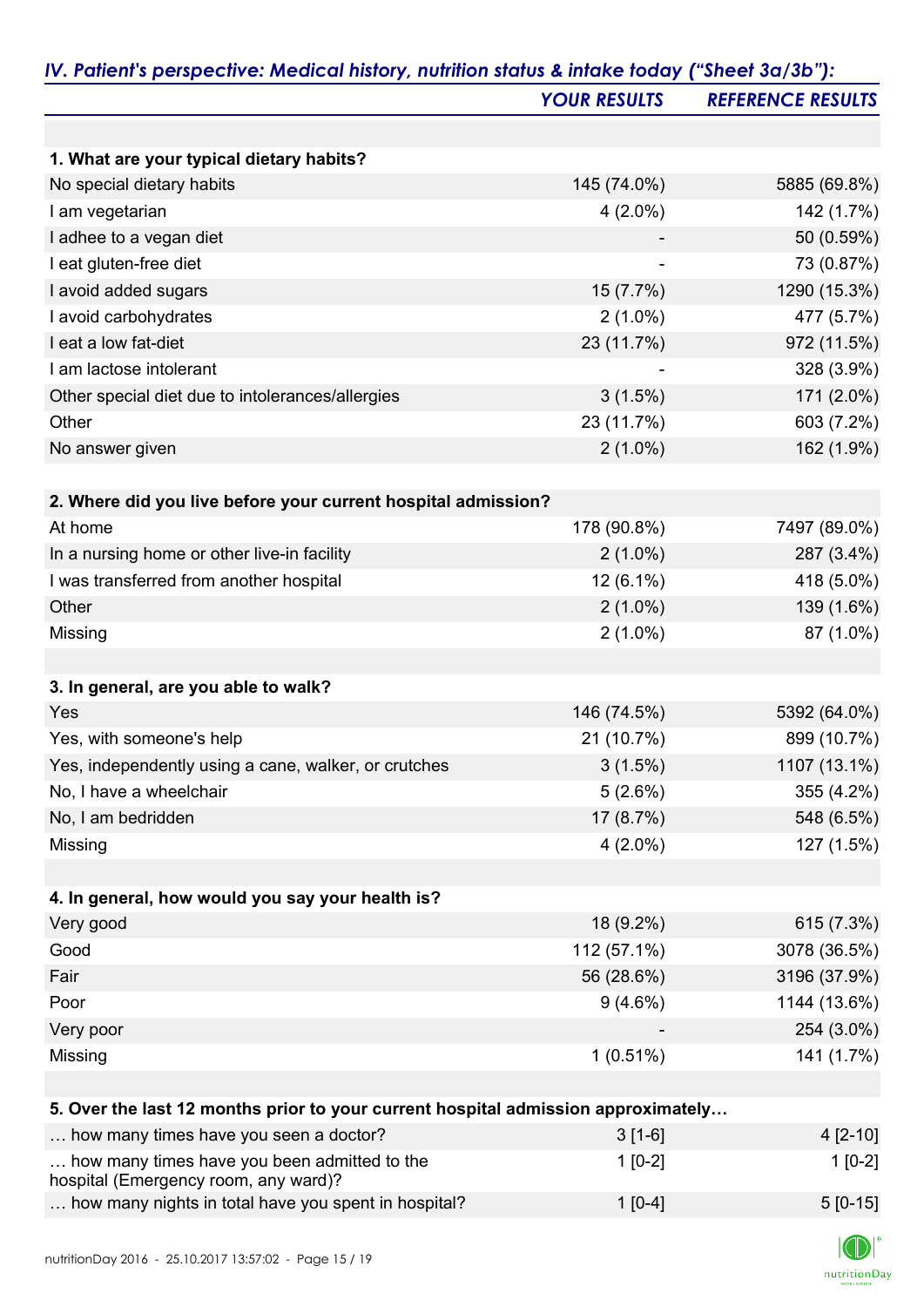| 6. How many different medications do you take routinely each day (prior to hospitalisation)? |             |              |
|----------------------------------------------------------------------------------------------|-------------|--------------|
| $1 - 2$                                                                                      | 53 (27.0%)  | 1638 (19.4%) |
| $3-5$                                                                                        | 58 (29.6%)  | 2272 (27.0%) |
| More than 5                                                                                  | 30 (15.3%)  | 2608 (30.9%) |
| None                                                                                         | 44 (22.4%)  | 1375 (16.3%) |
| I do not know                                                                                | 11 (5.6%)   | 429 (5.1%)   |
| Missing                                                                                      |             | 106 (1.3%)   |
|                                                                                              |             |              |
| 7. Do you have health insurance?                                                             |             |              |
| Yes, private insurance only                                                                  | 54 (27.6%)  | 1250 (14.8%) |
| Yes, public insurance only                                                                   | 55 (28.1%)  | 4213 (50.0%) |
| Yes, both                                                                                    | 20 (10.2%)  | 1101 (13.1%) |
| None                                                                                         | 64 (32.7%)  | 1114 (13.2%) |
| I prefer not to answer                                                                       | $1(0.51\%)$ | 483 (5.7%)   |
| Missing                                                                                      | $2(1.0\%)$  | 267 (3.2%)   |
|                                                                                              |             |              |
| 8. What was your weight 5 years ago?                                                         | 70 [57-80]  | 70 [60-83]   |
| I do not know                                                                                | 83 (42.3%)  | 2268 (26.9%) |
|                                                                                              |             |              |
| 9a. Have you lost weight within the last 3 months?                                           |             |              |
| Yes, intentionally                                                                           | $11(5.6\%)$ | 795 (9.4%)   |
| Yes, unintentionally                                                                         | 21 (10.7%)  | 3179 (37.7%) |
| No, my weight stayed the same                                                                | 42 (21.4%)  | 2488 (29.5%) |
| No, I gained weight                                                                          | 56 (28.6%)  | 911 (10.8%)  |
| I do not know                                                                                | 54 (27.6%)  | 856 (10.2%)  |
| Missing                                                                                      | 12 (6.1%)   | 199 (2.4%)   |
|                                                                                              |             |              |
| 9b. If yes, how many kg did you lose?                                                        | $3 [2-3]$   | $6[3-10]$    |
| I do not know                                                                                | 4(12.5%)    | 672 (16.9%)  |
|                                                                                              |             |              |
| 10. Did you know about your hospitalisation two days                                         | 31 (17.8%)  | 3142 (39.1%) |
| before admission? (Yes)                                                                      |             |              |
|                                                                                              |             |              |
| 11. Please indicate if you                                                                   |             |              |
| were weighed at admission                                                                    | 162 (83.1%) | 4710 (56.2%) |
| were informed about your nutrition status                                                    | 123 (63.7%) | 2651 (32.0%) |
| were informed about nutrition care options                                                   | 107 (55.2%) | 2341 (28.3%) |
| received special nutrition care                                                              | 112 (57.7%) | 2232 (27.0%) |
|                                                                                              |             |              |
| 12. How well have you eaten in the week before you were admitted to the hospital?            |             |              |
| More than normal                                                                             | $9(4.6\%)$  | 366 (4.4%)   |
| Normal                                                                                       | 119 (60.7%) | 5184 (62.0%) |

| NUHIMI               | 113100.7701 | 0104(02.07)  |
|----------------------|-------------|--------------|
| About 3/4 of normal  | 16 (8.2%)   | 801 (9.6%)   |
| About half of normal | 29 (14.8%)  | 1028 (12.3%) |
|                      |             |              |

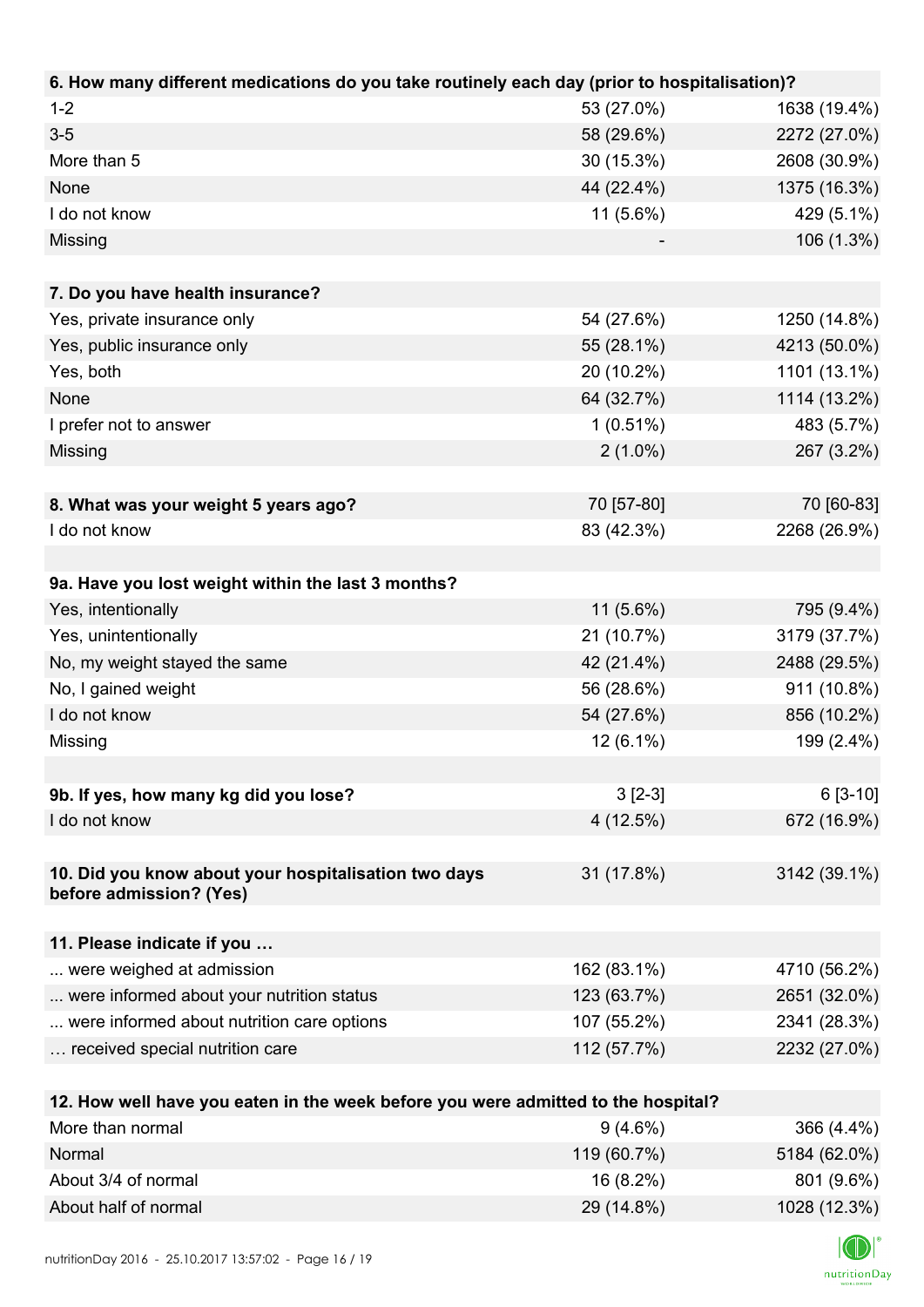| About a quarter to nearly nothing                                              | 11 (5.6%)   | 750 (9.0%)   |
|--------------------------------------------------------------------------------|-------------|--------------|
| I do not know                                                                  |             | 82 (0.98%)   |
| Missing                                                                        | 12 (6.1%)   | 157 (1.9%)   |
|                                                                                |             |              |
| 13. In general, how satisfied are you with the food at the hospital?           |             |              |
| Very satisfied                                                                 | 55 (28.1%)  | 2303 (27.5%) |
| Somewhat satisfied                                                             | 59 (30.1%)  | 2525 (30.2%) |
| <b>Neutral</b>                                                                 | 39 (19.9%)  | 1669 (19.9%) |
| <b>Dissatisfied</b>                                                            | 19 (9.7%)   | 652 (7.8%)   |
| Very dissatisfied                                                              | 3(1.5%)     | 252 (3.0%)   |
| I do not know                                                                  | $4(2.0\%)$  | 712 (8.5%)   |
| Missing                                                                        | 17 (8.7%)   | 255 (3.0%)   |
|                                                                                |             |              |
| 14. Did you get any help with eating TODAY?                                    |             |              |
| Yes, from family or friends                                                    | 47 (24.0%)  | 910 (10.9%)  |
| Yes, from hospital staff                                                       | 16 (8.2%)   | 544 (6.5%)   |
| No                                                                             | 120 (61.2%) | 6450 (77.1%) |
| I do not know                                                                  | $1(0.51\%)$ | 107 (1.3%)   |
| Missing                                                                        | 12 (6.1%)   | 357 (4.3%)   |
|                                                                                |             |              |
| 15. Were you able to eat without interruption TODAY?<br>(Yes)                  | 134 (76.1%) | 5869 (74.5%) |
|                                                                                |             |              |
| 16a. Please indicate how much hospital food you ate for lunch or dinner TODAY: |             |              |
| About all                                                                      | 68 (34.7%)  | 4051 (48.4%) |
| 1/2                                                                            | 75 (38.3%)  | 1966 (23.5%) |
| 1/4                                                                            | 27 (13.8%)  | 1005 (12.0%) |
| Nothing                                                                        | 11 (5.6%)   | 975 (11.7%)  |
| Missing                                                                        | 15 (7.7%)   | 371 (4.4%)   |
|                                                                                |             |              |
| 16b. The portion size of the meal I ordered TODAY was                          |             |              |
| Standard                                                                       | 125 (63.8%) | 5388 (64.4%) |
| Smaller                                                                        | 20 (10.2%)  | 778 (9.3%)   |
| Larger                                                                         | 3(1.5%)     | 328 (3.9%)   |
| I do not know                                                                  | $4(2.0\%)$  | 848 (10.1%)  |
| Missing                                                                        | 44 (22.4%)  | 1026 (12.3%) |
|                                                                                |             |              |
| 17. If you did not eat everything of your meal, please tell us why:            |             |              |
| I did not like the type of food offered                                        | 26 (23.0%)  | 570 (14.4%)  |
| I did not like the smell/taste of the food                                     | 21 (18.6%)  | 443 (11.2%)  |
| The food did not fit my cultural/religious preferences                         | $2(1.8\%)$  | 47 (1.2%)    |
| The food was too hot                                                           |             | 14 (0.35%)   |
| The food was too cold                                                          | 1(0.88%)    | 86 (2.2%)    |
| Due to food allergy/intolerance                                                |             | 25 (0.63%)   |
| I was not hungry at that time                                                  | 30 (26.5%)  | 672 (17.0%)  |
|                                                                                |             |              |

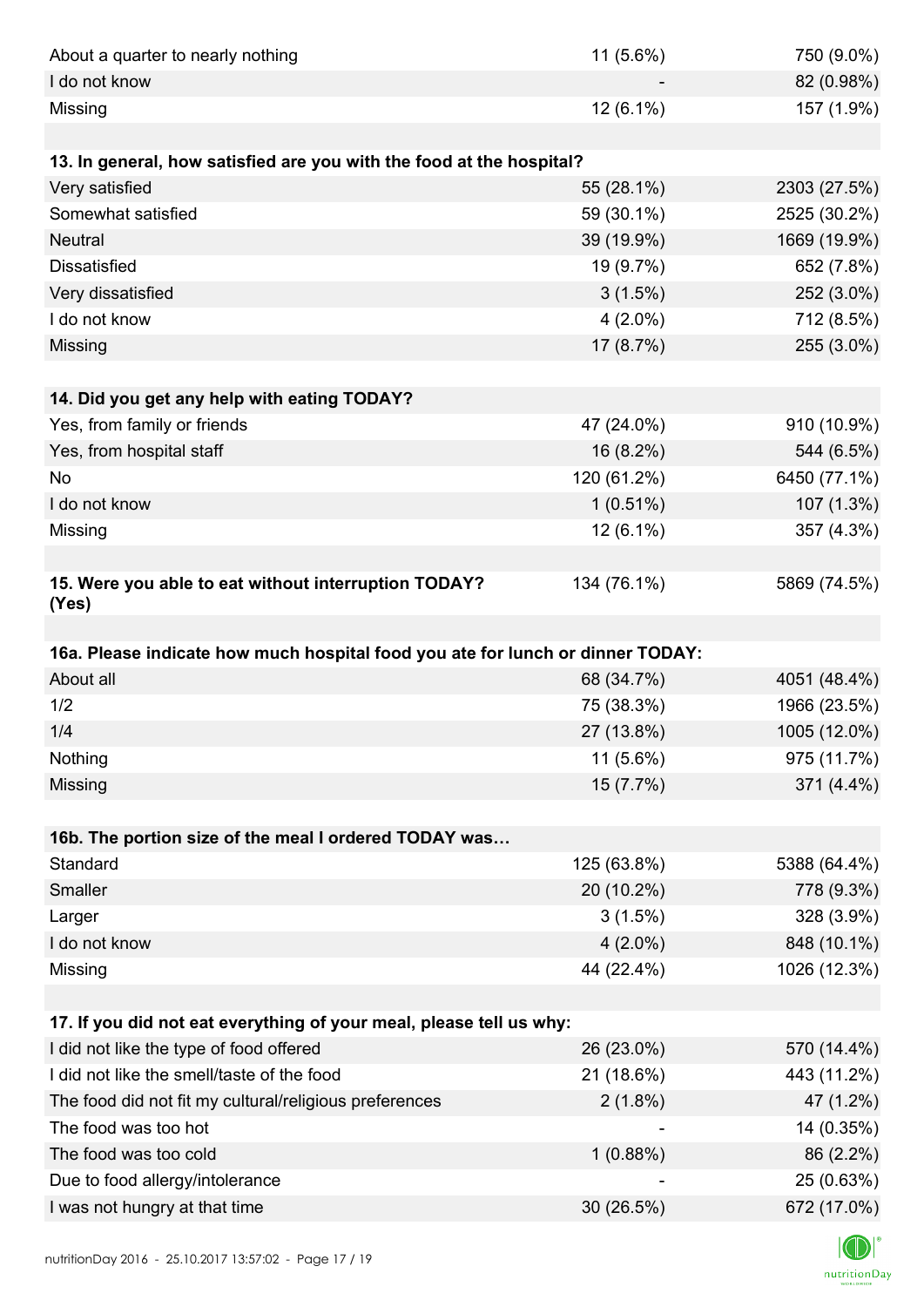| I do not have my usual appetite                                                      | 54 (47.8%)               | 1114 (28.2%)              |
|--------------------------------------------------------------------------------------|--------------------------|---------------------------|
| I have problems chewing/swallowing                                                   | 3(2.7%)                  | 225 (5.7%)                |
| I normally eat less than what was served                                             | 10 (8.8%)                | 428 (10.8%)               |
| I had nausea/vomiting                                                                | $6(5.3\%)$               | 327 (8.3%)                |
| I was too tired                                                                      | 17 (15.0%)               | 219 (5.5%)                |
| I cannot eat without help                                                            | 3(2.7%)                  | 68 (1.7%)                 |
| I was not allowed to eat                                                             | 3(2.7%)                  | 449 (11.4%)               |
| I had an exam, surgery, or test and missed my meal                                   | 4(3.5%)                  | 234 (5.9%)                |
| I did not get requested food                                                         | 1(0.88%)                 | 53 (1.3%)                 |
| No answer given                                                                      | $9(8.0\%)$               | 481 (12.2%)               |
|                                                                                      |                          |                           |
| 18. Enter the number of glasses/cups of the drinks you consumed in the last 24 hours |                          |                           |
| Water                                                                                | $3[2-6]$                 | $3[2-5]$                  |
| Tea                                                                                  | $1[1-2]$                 | $1[0-2]$                  |
| Coffee                                                                               | $1 [1 - 1]$              | $1[0-2]$                  |
| <b>Milk</b>                                                                          | $1[1-1]$                 | $1[0-1]$                  |
| Fruit juice                                                                          | $1[1-1]$                 | $1[0-2]$                  |
| Soft drinks                                                                          | $0 [0-0]$                | $0[0-1]$                  |
| <b>Nutrition drink</b>                                                               | $0 [0-1]$                | $0 [0-1]$                 |
| Other                                                                                | $0 [0-1]$                | $0 [0-1]$                 |
|                                                                                      |                          |                           |
| 19a. Did you eat any food apart from hospital food<br><b>TODAY?</b>                  | 45 (27.4%)               | 2048 (26.7%)              |
| 19b. If yes, what did you eat?                                                       |                          |                           |
| Sweet snacks                                                                         | $7(15.6\%)$              | 501 (24.5%)               |
|                                                                                      |                          | 273 (13.3%)               |
| Salty snacks<br>Homemade food                                                        | $1(2.2\%)$<br>19 (42.2%) | 302 (14.7%)               |
| Fruits                                                                               | 6(13.3%)                 | 724 (35.4%)               |
| Dairy products                                                                       | 6(13.3%)                 | 212 (10.4%)               |
| Food delivered/restaurant                                                            |                          |                           |
| Sandwich                                                                             | $5(11.1\%)$              | 84 (4.1%)                 |
| Other                                                                                | 8(17.8%)                 | 139 (6.8%)<br>400 (19.5%) |
|                                                                                      | $2(4.4\%)$               |                           |
| 20. How has your food intake changed since your hospital admission?                  |                          |                           |
| Increased                                                                            | 32 (16.3%)               | 1138 (13.6%)              |
| Decreased                                                                            | 54 (27.6%)               | 2694 (32.2%)              |
| Stayed the same                                                                      | 75 (38.3%)               | 3504 (41.9%)              |
| I do not know                                                                        | 17(8.7%)                 | 582 (7.0%)                |
| Missing                                                                              | 18 (9.2%)                | 450 (5.4%)                |
|                                                                                      |                          |                           |
| 21. TODAY I feel                                                                     |                          |                           |
| Stronger than at admission                                                           | 116 (59.2%)              | 3635 (43.4%)              |
| Weaker than at admission                                                             | $12(6.1\%)$              | 1458 (17.4%)              |
| Same as at admission                                                                 | 55 (28.1%)               | 2363 (28.2%)              |
|                                                                                      |                          |                           |